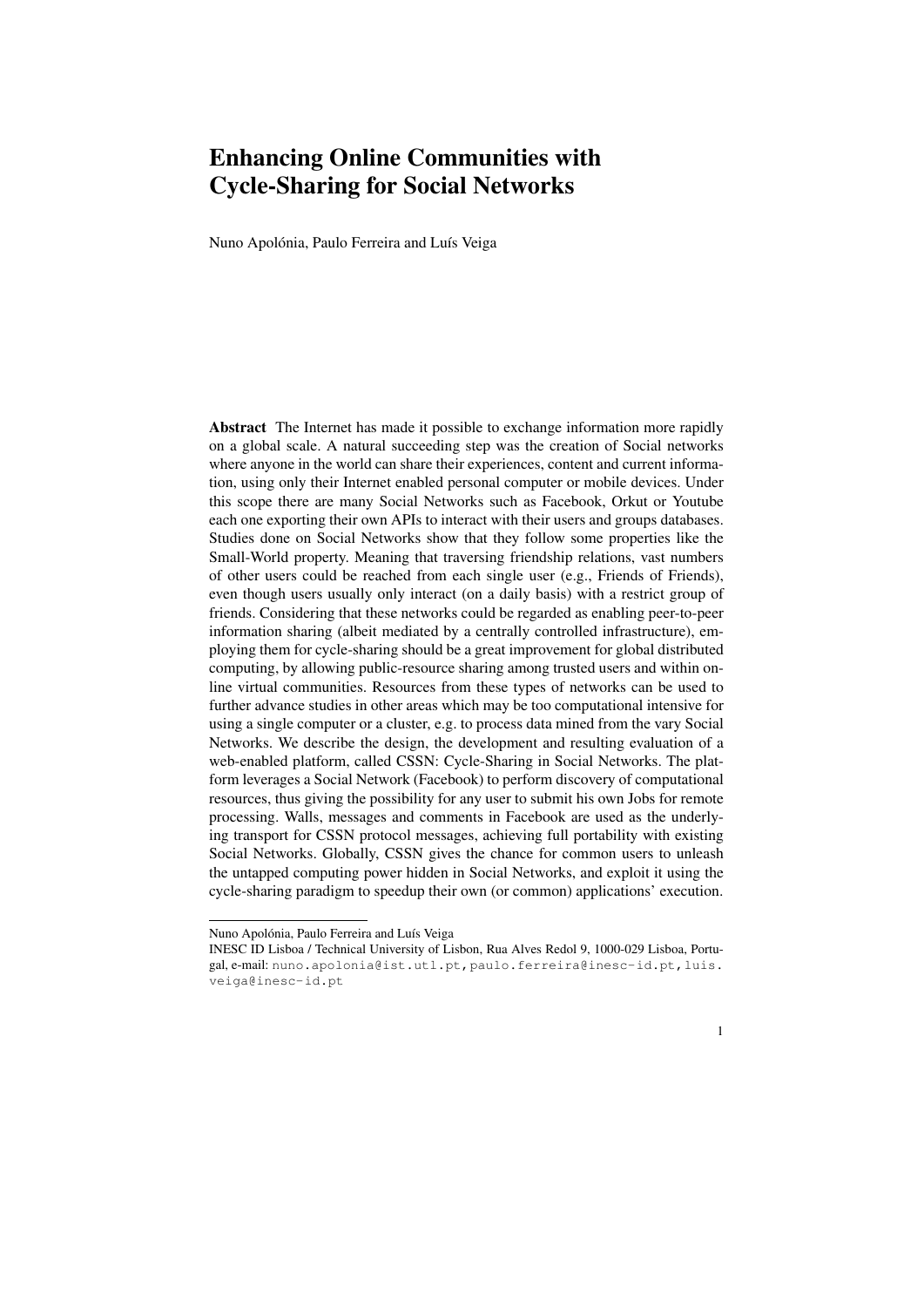# 1 Introduction

The computing power has been significantly increased in the past few years, however there are still many computational problems that need an enormous and increasing amount of computing resources, e.g. applications for scientific research, financial risk analysis or multimedia video or image rendering and encoding. These resources are composed by computing elements such as CPU, memory or data storage, and all of them can be found in the millions of desktop computers all around the World. In other words, the needed resources can be gathered from every house hold or from offices and even from our daily devices, such as notebooks or mobile phones.

The idea to use idle cycles for distributed computing was proposed in 1978 by the WORM computing project at Xerox PARC [Sho98]. It was only after, that the scientific community started to see the benefits that such systems can give. Furthermore, the possibility of having supercomputers available was very tempting and made the scientific community realize that they could harvest the idle processing time to suite their own needs. These networks are called Grids [FKNT02], a combination of computational resources from multiple administration domains. They employ coordinated resource-sharing and problem solving environments, that made possible to make distributed processing of large computational (and scientific) problems.

With the Internet, the available resources for such projects were extended. Projects like SETI@Home [ACK+02], Folding@Home (folding.stanford.edu), Distributed.net (www.distributed.net) gathered the gigantic potential of using desktop computers from any house hold (also known as global distributed computing), allowing them to process their data much quicker than in traditional supercomputers. This is usually done by Internet users willing to participate in such projects, that *install* an application, which runs in the background when the computer has idle cycles to spare.

A lesson to be taken from such projects is that to attract and keep users, such projects should explain and justify their goals, research subject and impacts. Users may not be interested in systems that would steal their idle cycles without their consent (Plura Processing response to the Digsby Controversy in Wordpress.com).

Motivation: The Internet has also enabled information and content sharing by using Peer-to-Peer (P2P) networks  $[TTP<sup>+</sup>07]$ . These networks are usually formed by interconnected home desktop computers. They can be categorized in terms of their formation as being structured or unstructured. Unstructured P2P systems are characterized by having an underlying topology unrelated with the placement of the contents, as opposed to Structured P2P systems where it is attempted to place the contents in locations related with the content identification. Furthermore, optimizations were done to leverage the performance for locating contents and their scalability (in terms of traffic load). The resulting systems are generally called Hybrid P2P systems that highlight two types of users. The users that provide more bandwidth are called super-peers and those with low bandwidths are called peers; the last ones are connected to the super-peers  $[TTP<sup>+</sup>07]$ .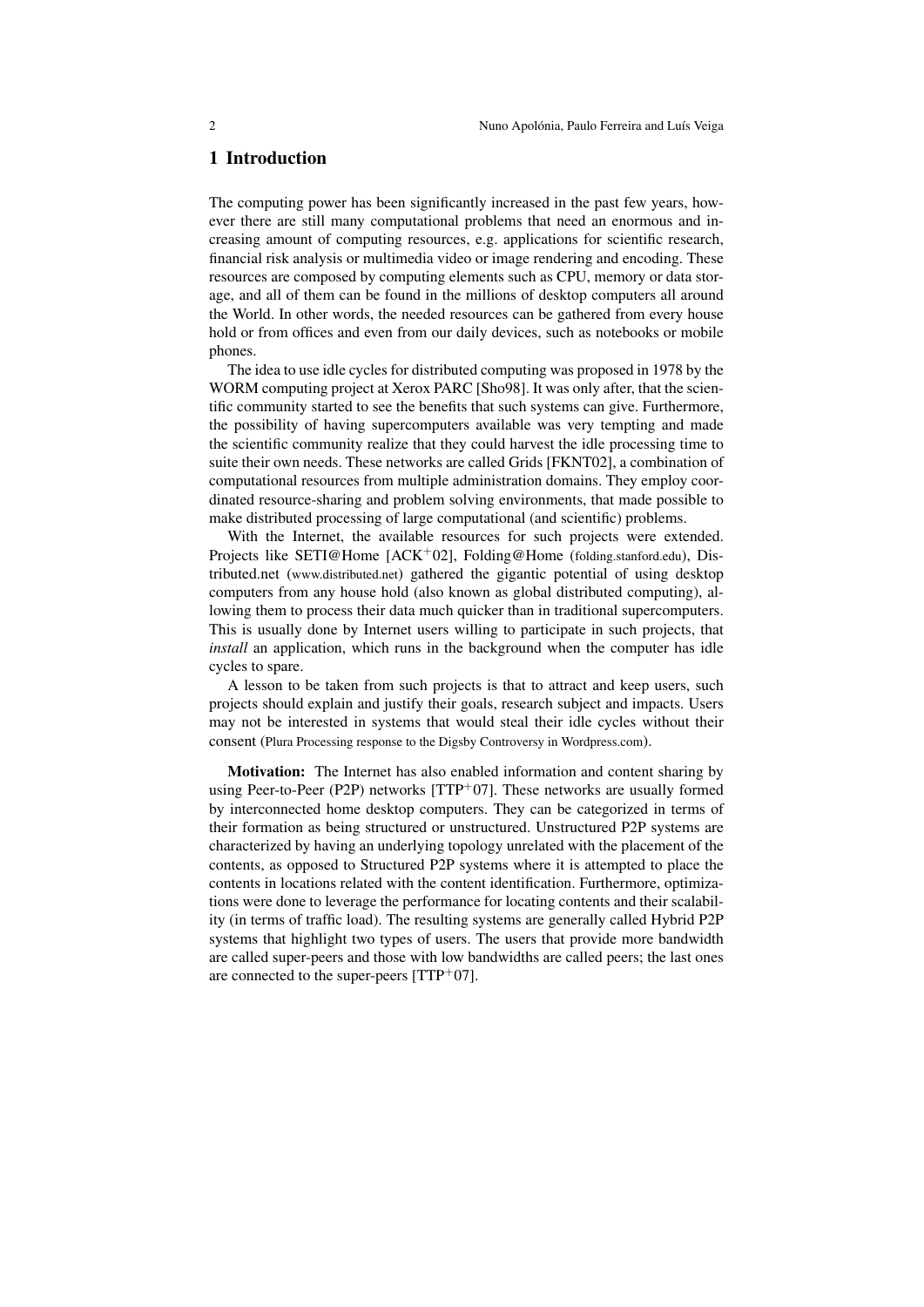These networks raise challenges, such as efficient resource discovery. That is, when a peer needs a resource it asks other peers for it. Some approaches try to minimize the message traffic that can be generated, either by contacting fewer peers (when information is spread to others), or by creating central nodes that have all or partial information for locating the exact resource.

Moreover, the Internet has made it possible to exchange information more rapidly in a global scale. One of the natural steps was the creation of Social Networks, where any one in the world can share their experiences and information using only their Internet enabled personal computer or mobile device (facebook.com/mobile). Under this scope there are many Social networks such as Facebook (facebook.com), Orkut (orkut.com) or Youtube (youtube.com) each one exporting their own *APIs* to interact with their users and groups data bases, e.g. Facebook  $API<sup>1</sup>$  and OpenSocial<sup>2</sup>. Also, these networks have great potential for financial benefits, such as Advertising.

Furthermore, studies show that the Social Networks have some properties like the Small-World property, meaning that there is a small group of users with high connectivity to others and a much larger group with low connectivity. Besides that, even the highly connected users only interact (on a daily basis) with a restrict group of users  $[WBS^+09]$ . Considering that these networks could be regarded as enabling Peer-to-Peer information sharing (albeit mediated by a centrally controlled infrastructure), employing them for cycle-sharing should be a great improvement for global distributed computing, by allowing public-resource sharing among trusted users and within communities.

There are already projects that use Social Network concepts to improve performance on other topics, such as PeerSpective [MGD06] which enhances search results with social information from friends.

Background: In our work, we developed and evaluated a Web-enabled platform, called Cycle-Sharing in Social Networks (CSSN), that interacts with a Social Network (Facebook) to be able to locate and search for idle resources among its users. We leverage an existing middleware, Ginger [VRF07, SFV10] for task (called *Gridlets*) creation and aggregation.

CSSN uses a Social Network already established in order to give beneficial results to communities willing to adopt the paradigm of cycle-sharing. Moreover, the users in such networks are mostly linked with each other by friendship and common interests, meaning that users may be more opened to share their resources with their own friends.

The client application developed interacts with Facebook mostly by means of the *Graph* interface which Facebook provides. This interface gives us access to users' information, such as their friends, groups and Walls. These Walls are the main interactions between the people that uses Facebook, meaning that they record messages onto the Wall to be read by the users linked to them.

We designed a communication protocol to allow interaction among the CSSN clients and execute Jobs (sets of tasks) successfully. This means that we use Face-

<sup>1</sup> Facebook Developers: developers.facebook.com accessed on 05/01/2010

<sup>2</sup> OpenSocial Web site: code.google.com/apis/opensocial accessed on 05/01/2010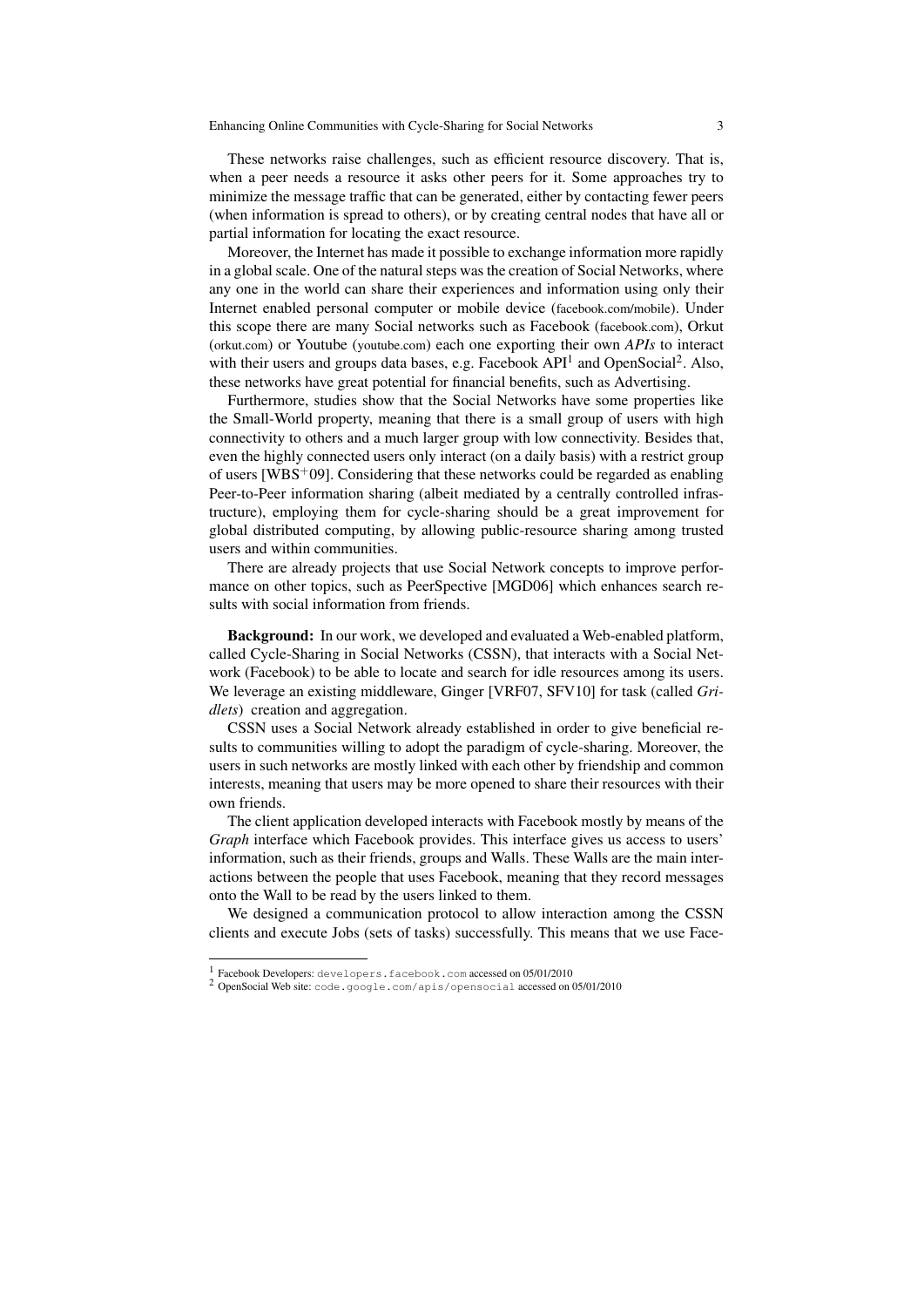book Walls (users/groups/Application Walls) to send and retrieve messages sent by other CSSN clients. CSSN starts the discovery process by sending a Job search message to the users' Wall in order for the users' friends to read and accept (or deny) the request to use their idle resources. As we also want to gather users' computers as much as possible, we send messages to groups that have users which may be willing to help (or have the Jobs' requirements). Furthermore, we extend the reach of gathering resources to contain friends of friends (FoFs), by contacting FoFs CSSN clients.

In the development of CSSN, our concerns were with the resource discovery and also the manner which a user could submit his own Jobs to be processed on others' computers. Furthermore, to reach as many users and communities as possible we used Java for portability purposes.

The evaluation of CSSN is comprised of several scenarios, where each one evaluates a portion of our works' goals, in order to know the effects each carries.

In the last scenarios we augment the network size used, to become more realistic in terms of users' roles (friends, FoFs, group members). In addition, we create Gridlets representing tasks to be performed by a known program (Pov-Ray)<sup>3</sup> to render an image. These scenarios were made, in order to conclude that CSSN can gain speedups against local execution; however it is demonstrated that CSSN can be hindered by variables such as Facebook latency, and searching for resources may not return positive results, or even that the number of *Gridlets* may surpass the number of donating users.

Current Shortcomings: The public-resource sharing and cycle-sharing systems that are widely used today, are not concerned with the common users' needs. They are mostly used for intensive computational projects (and proprietary) such as Folding@Home, PluraProcessing.

Other systems allow common applications to be executed; however, they do not support users' networks already established, meaning that they cannot use Social networks to be able to gather resources to be used by other interested users (such as friends or communities), while often do not provide a flexible sharing system between users.

Some systems however are beginning to use technologies previously unavailable to other projects, in order to cover more Internet users. Such systems can use the users' Browsers to do cycle-stealing instead of addressing the needs of the common users. Moreover, they use remote code embedded on Web sites and games (i.e. Adobe Flash based games) to gain access to potential idle resources. Furthermore, their resource discovery and scheduling are rudimentary, meaning that they do not rely on established networks of users to do public-resource sharing; instead, users may have to create their own networks. Also, their scheduling process is defined by predesignated users and targets occasional users (which may not be aware of the system).

<sup>&</sup>lt;sup>3</sup> Pov-Ray web site: povray.org accessed on 13/10/2010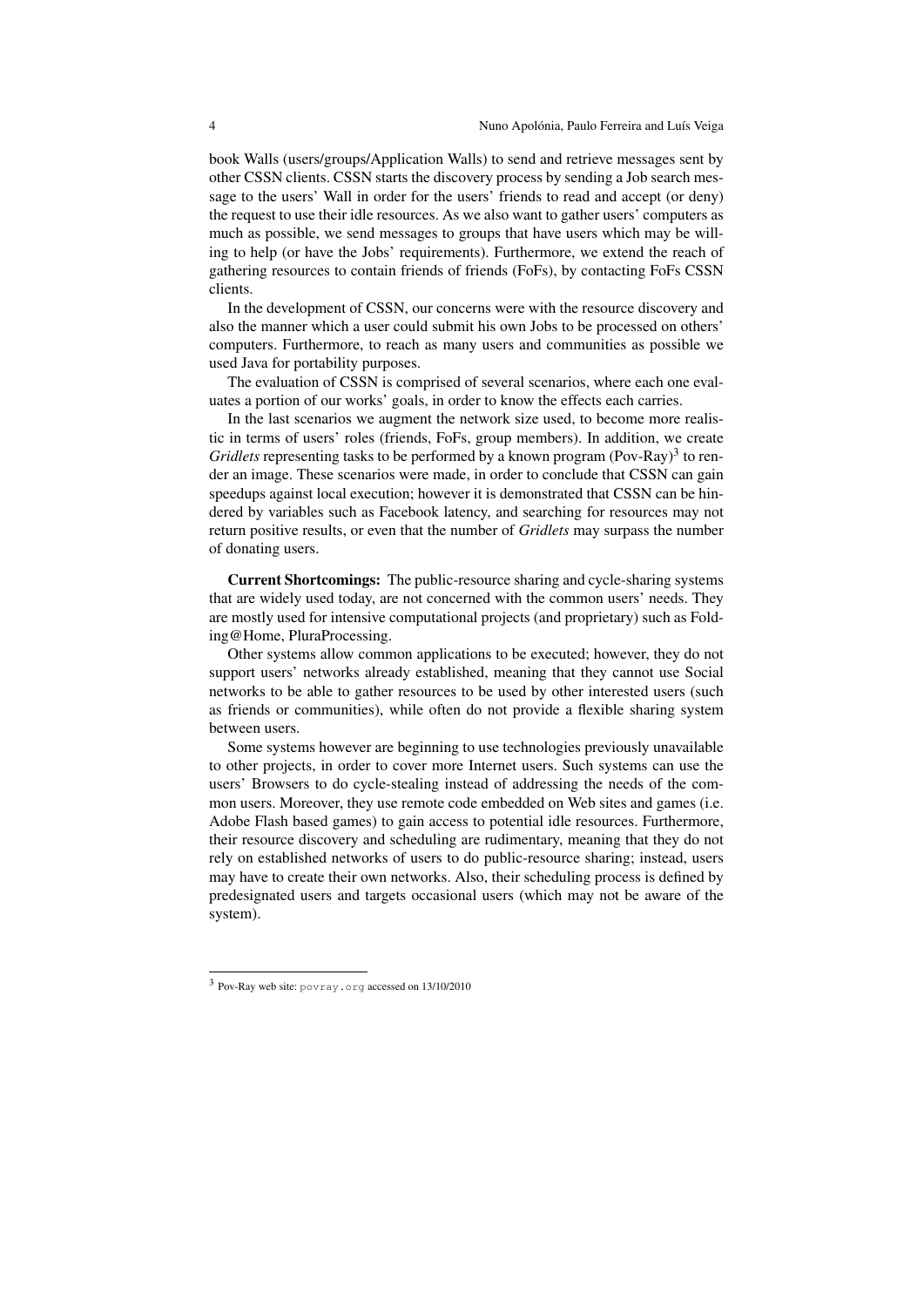Contribution: Our main contribution is the CSSN platform with its architecture, messaging protocol, system monitor and client application. It performs resource and service discovery on top of a Social Network already established. Furthermore, CSSN needs to be able to gather idle cycles from users' computers and communities that would be willing, and capable of executing a Job, in order to achieve cycle-sharing on a Social Network. It can also allow common users to use the cyclesharing paradigm to speedup their own (or common) applications' execution without needing to create a new network. Meaning that, CSSN can use an already established network as in case of Social Networks (Facebook, MySpace, among others) to interact between users to share their idle cycles.

### 2 Related Work

This section offers a review on relevant works and technologies more related to our focus, addressing: i) Social Networks, ii) peer-to-peer networks, Grids and Distributed Computing, and iii) deployment mechanisms and code execution via the web.

Social Networks: Social Networks are popular infrastructures for communication, interaction and information sharing on the Internet. Anyone with a desktop computer and a Browser can access such Web sites, like Facebook, MySpace, Orkut, Hi5, YouTube, LinkedIn and many more (List of Social Networks on Wikipedia.org). They are used to interact with other people for personal or business purposes, sending messages, posting them on the Web site, receiving *links* to other Web sites or even sharing files between people.

Like in real life social interactions [Sco88] people tend to interact with many others along their lives, some of those are called friends with whom the interaction may be daily. In the Social Networks, the basic (real life) behaviors or interaction patterns still apply. By grouping people in the same areas or topics, it is easier to exploit those interactions, because people understand better what the distributed tasks will accomplish and are willing to participate. Social Networks have already began to sprout new ideas to exploit them for uses other than human interactions, such as using it for enhancing Internet search [MGD06] and leveraging infrastructures to enable ad-hoc VPNs [FBJW08].

*Small-World networks* can be described by the following properties: the local neighborhood is preserved; and the diameter of the network, quantified by the average shortest distance between two vertices, increases logarithmically with the number of vertices. It is then possible to connect any two vertices in the network through just a few links [ASBS00]. Growing of such networks can be hindered by two factors: *Aging of the vertices*, where vertices no longer connect to newer vertices; *Cost of adding links to the vertices or the limited capacity of a vertex*, adding links to the networks may not be possible if there are constraints of space/time.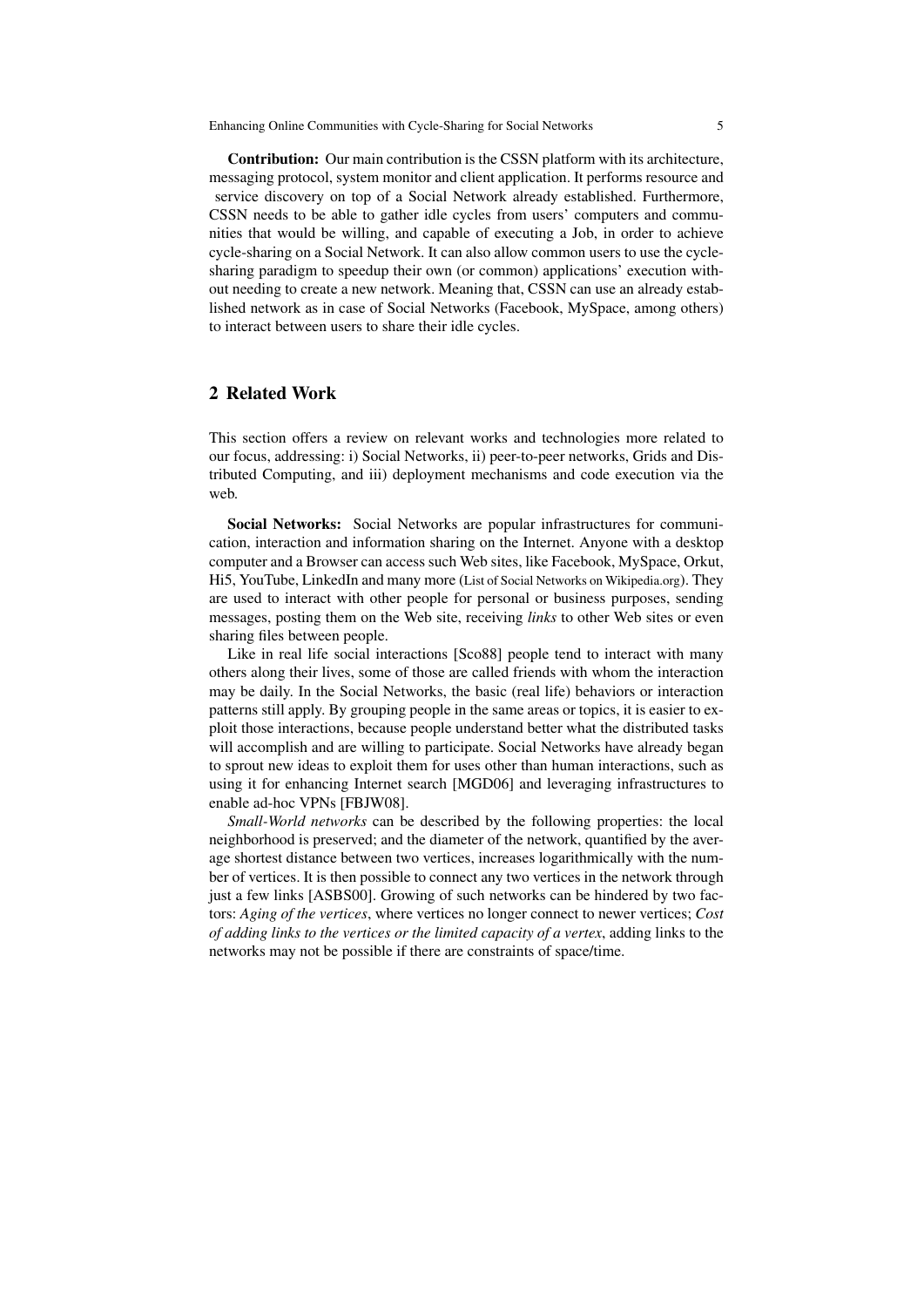Many Social Networks also have ways of connecting users without being linked as friends; such connections are called groups or communities, where knowledge is exchanged within a specific topic of interest. The creation of such groups and their subsequently taking shape and evolution over time is inherent in the structure of society; this means that people have the tendency of coming together to share knowledge on a particular theme [Bac06]. We give special focus on **Facebook** and OpenSocial, explained by their size and possibility of access to user databases, by means of the APIs they export. Facebook claims to have 500.000.000 (as of July 21 of 2010) users and MySpace (one Web site that uses the OpenSocial API) claiming to have more than 130.000.000 registered users. The potential of these networks for global distributed computing is best compared to other networks.

The Facebook API and the OpenSocial API enables Web applications to interact with the server using a *REST*-like interface<sup>4</sup> or in case of Facebook also a *Graph* interface.<sup>5</sup> This means that the calls from outside applications are made over the Internet by sending HTTP GET and POST requests.

An example of a Facebook application is **Progress Thru Processors**.<sup>6</sup> It executes a BOINC system to do distributed computing, when the computer has idle cycles to spare. Through the applications' interface on Facebook it is able to track contributions from users and share updates with friends to intentionally promote distributed projects to other users. PeerSpective<sup>7</sup> is a Social Network-based Web Search. It tries to merge the Social Networking with search engines, to improve their ranking system, by understanding how people perform searches. They employ the search results, made by friends, into the ranking system. Overall, they claim that the system can be leveraged to improve the quality of search results for a given group of people. The system works by indexing search content and querying friends for their searches including the extra results, which may be relevant to the question, on the search Web page. A lesson to be taken is that *"Social Networks can organize the world of information according to the tastes and preferences of smaller groups of individuals"* [MGD06]. Social Cloud [CCRB10] is described as being a model that integrates Social Networking, cloud computing [AFG+10] and *volunteer computing*. In this model, users can acquire the resources (in this project the only resource considered is disk space) by exchanging virtual credits, making a virtual economy over the social cloud computing. Users can gather resources from their friends (either by virtual compensation, payment, or with a reciprocal credit model [MBAS06]), which allows this model to approach the objectives of public-resource sharing. Furthermore, they state that there are a number of advantages gained by leveraging Social Networking platforms, such as gaining access to a huge user community, exploiting existent user management functionality, and rely on pre-established trust formed through user relationships. However, the trusting relationship of friends, may not be always the case<sup>8</sup> in Social Networks such as Facebook.

<sup>4</sup> Representational State Transfer: tinyurl.com/6x9ya accessed on 05/01/2010

<sup>5</sup> OpenGraph Protocol: opengraphprotocol.org accessed on 23/08/2010

<sup>6&</sup>lt;br>Trogress Thru Processors: facebook.com/progressthruprocessors accessed on 05/01/2010<br>7 PeerSpective: poorspoctive, mpigawa, organized on 05/01/2010

PeerSpective: peerspective.mpi-sws.org accessed on 05/01/2010

<sup>8</sup> How Facebook could make cloud computing better: tinyurl.com/237ddem accessed on 15/10/2010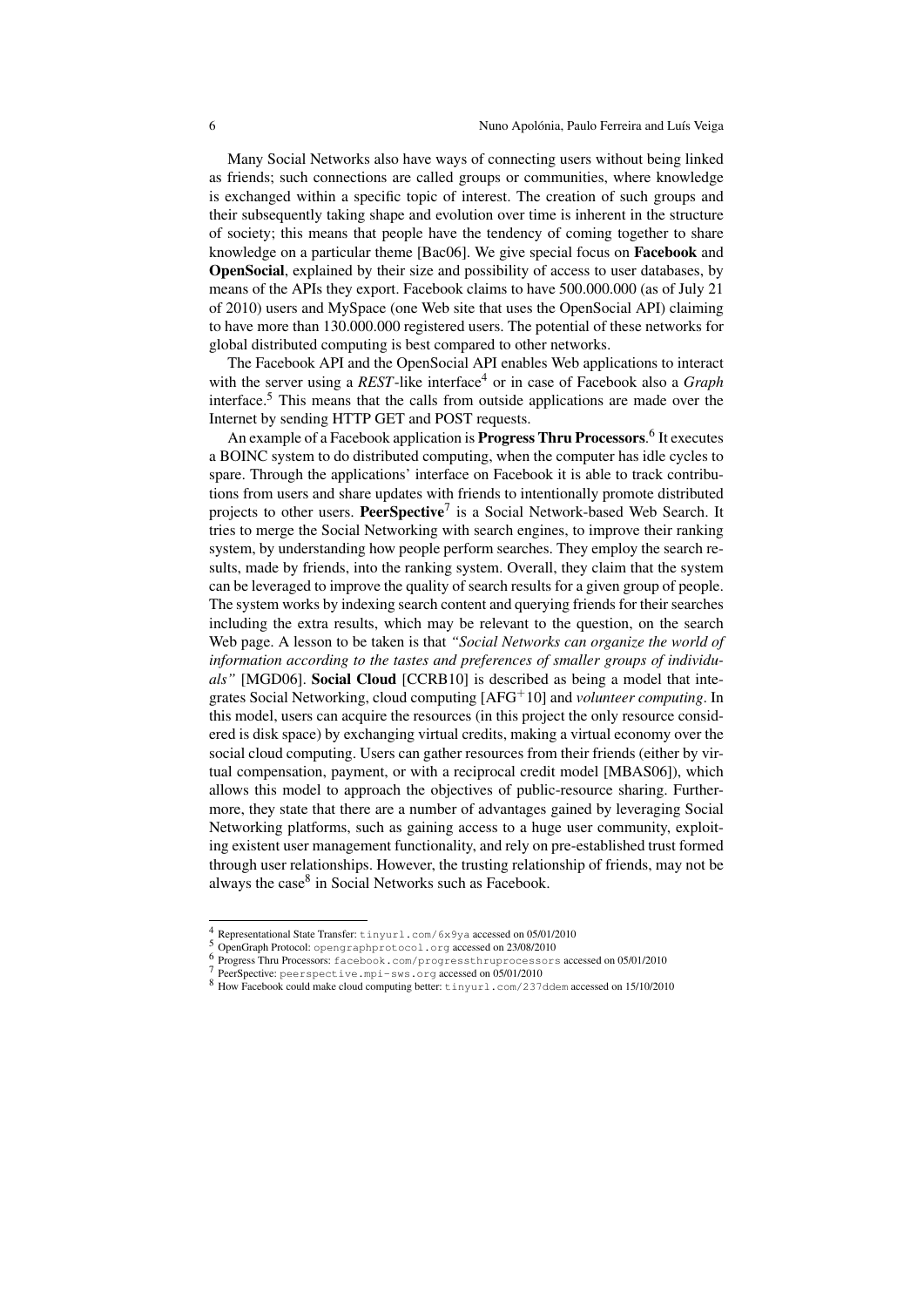Peer-to-Peer networks, Grids and Distributed Computing: Peer-to-Peer (P2P) networks and Grids are the most common types of sharing systems. They evolved from different communities to serve different purposes  $[TTP<sup>+</sup>07]$ . The Grid systems interconnect clusters of supercomputers and storage systems. Normally they are centralized and hierarchically administrated, each with its own set of rules regarding resource availability. Resources can be dynamic and thus may vary in amount and availability during time, and have to be known beforehand among the network. Grid systems were created by the scientific community to run computation intensive applications that would take too much time in normal desktops (without being distributed) or on a single cluster, e.g. large scale simulations or data analysis.

P2P networks are typically made from house hold desktop computers or common mobile devices, being extremely dynamic in terms of resource types and whose membership can vary in time with more intensity than with Grids. P2P networks are normally used for sharing files, although there are a number of projects using those kinds of networks for other purposes, such as sharing information and streaming (e.g. Massive Multi-player Online games using P2P [KLXH04] to alleviate server load, distributing tasks as SETI@Home [ACK+02], data streaming for watching  $TV<sup>9</sup>$ ). The nodes (or peers) are composed by anonymous or unknown users unlike in Grids, which raises its own problems with security or even with forged results  $[TTP+07]$ .

Both Grid and P2P systems have been converging by relaxing rules from Grid systems and opening P2P applications for more computation, and not simply storage. These two distributing systems have different resources, which may indicate a different level of computing power of the nodes comprising each one. However, it is easier to leverage more desktop computers than to have large supercomputers at our disposal. This can make P2P systems aggregate more computing power than the Grid systems.

In Unstructured P2P systems, the placement of contents (Files) is completely unrelated to the overlay topology and they must be located (or searched). These systems, such as Gnutella<sup>10</sup> and (FastTrack) KaZaA [LKR04], are generally more appropriate for accommodating highly-transient node populations. To search for resources it is common to use methods such as *Flooding* [PFM+05], *Dynamic Querying*<sup>11</sup> , *Random walks* [TR03], *direct searches* [LCC+02] (if statistical information is available) or *forwarding indices* [CGM02]. Moreover, they have obvious implications regarding availability, scalability and persistence [ATS04]. Structured P2P systems are an attempt to improve the scalability issues regarding locating content, that the unstructured systems suffered from, by controlling where contents should be placed at all times. For supporting searches these systems use namely a distributed routing table (also presented as DHT - Distributed Hash Table) [Man03], for queries to be efficiently routed to the peer that has the content or the information where the content is located. Every peer that joins the network has partial information where to find the contents (CHORD [SMK<sup>+</sup>01], CAN [RFH<sup>+</sup>01], Pastry [RD01]) mean-

PPStream: ppstream.com accessed on 05/01/2010

<sup>10</sup> Gnutella Protocol: tinyurl.com/yaz95ep accessed on 07/01/2010

<sup>11</sup> Dynamic Querying Protocol: tinyurl.com/6jh958q accessed on 05/01/2010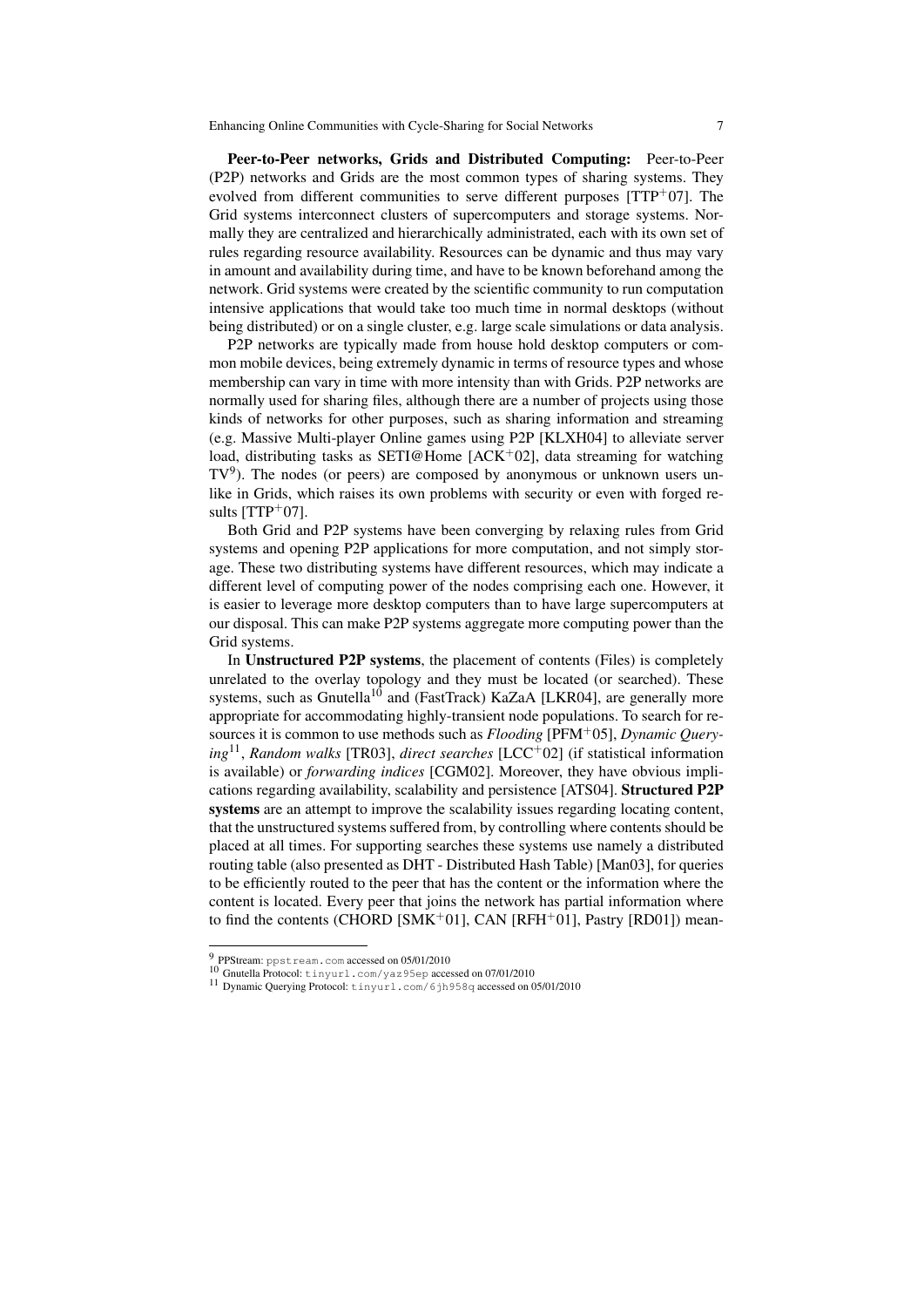ing that peers need more information to join the network. These systems are more scalable in terms of traffic load, but still need more auto-organizational capabilities.

There are also hybrid approaches created to make up for the lacks that each approach has and still retain their benefits. A common optimization to unstructured systems is to have two types of peers (or nodes): the *super-peers* (peers with higher bandwidth) which would form a unstructured overlay network and the leaves (*peers* with low bandwidth) connected to the super-peers. Thus, flooding of messages are only passed through the super-peers and does not cause problems with peers which cannot handle too many search requests  $[TTP^+07]$ . **Kademlia** [MM02] uses a group of peers (that are near each other) known as buckets to locate files, avoiding some flooding problems. Also peers may have the ability to change their positioning, enabling them to become part of the overlay network used to coordinate the P2P structure. Furthermore, some hybrid systems use a central server to bootstrap the peers (i.e. eDonkey network [OBBO04]).

**SETI@Home**  $[ACK^+02]$  aims at using globally distributed resources to analyze radio wave signals that come from outer space, hoping to find radio signals originated from other planets on our galaxy.

For this project, having more computing power means it is possible to cover a greater range of frequencies, instead of using supercomputers which owners did not have in abundance  $[ACK<sup>+</sup>02]$ , they found a way that lets them use computers around the world to calculate those wave signals.

The wave signals are divided in small units of fixed size to be able to distribute among the BOINC clients (that would be located in any user computer operating as a *screen saver* when there are idle cycles). Then, each client computes the results in its spare time and sends it to the central server asking for more work to do. In this process, clients only need to be able to communicate with the server when they finish computations (or for asking more data). The client (application) is platform independent, in order to reach as many Internet users as possible. A ranking system allowed users to compete against other users, to motivate them to use this system. Thus, the most important lesson of SETI@Home project was that to attract and keep users, such projects should explain and justify their goals, research subject and its impact. BOINC (Berkeley Open Infrastructure for Network Computing) [And04] is a platform for distributed computing through volunteer computers; it emerged from the SETI@Home project and became useful to other projects.<sup>12</sup> Although each project has its' own topic and therefore their own computational differences, the BOINC system used for each project (client application) has to be unique.

Folding@Home [LSSV09] is an example of a BOINC system that studies protein folding, determining whether proteins assemble (or fold) themselves for a certain task or function; misfolding, which occurs when proteins do not fold correctly; and related diseases such as Alzheimer's, ALS, Huntington's, Parkinson's disease, and many types of Cancers. The system uses distributed computing to simulate time scales, thousands to millions of times longer than previously achieved, which allows them to simulate actual protein folding and direct their approach to examine folding related diseases.

<sup>12</sup> BOINC projects: boinc.berkeley.edu/projects.php accessed on 13/10/2010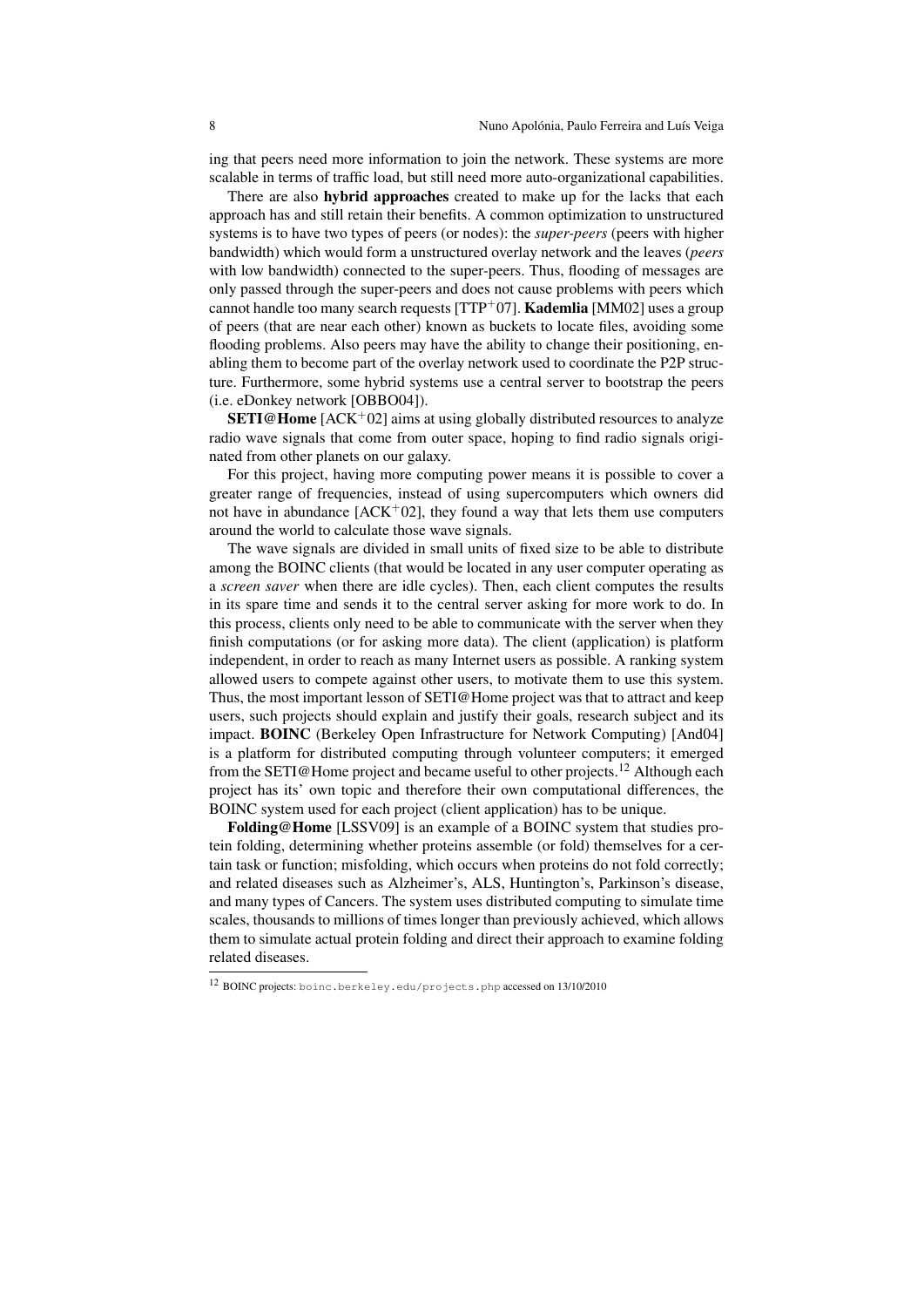Another example of a BOINC system is the **climateprediction.net** [SKM+02], that employs climate models to predict the Earth's climate up to 2100 and to test the accuracy of such models. This allows to improve understanding of how sensitive climate models are to small changes, e.g., in carbon dioxide and sulphur cycles. The project has many similarities with other BOINC systems, but the computational tasks are different. Distributed Computing Projects embody another approach to leverage spare cycles across the Internet. The first relevant projects to distributed computing were distributed.net and GIMPS. Distributed.net uses computers from all around the world to do brute-force decryption of RSA keys, and attempt to solve other large scale problems. The initial project was to break the RC5-56bits algorithm, which took 250 days to locate the key (0x532B744CC20999). Other consequential projects like RC5-64bits, Optimal Golomb Rulers (OGR-24, OGR-25, OGR-26), which is a mathematical term given to a set of whole numbers where no two pairs of numbers have the same difference, have also been concluded with varying times of 100 to 3000 days, and currently they are trying to break the RC5-72bits algorithm and find the OGR-27.

The  $\text{GIMPS}^{13}$  project uses the same concept of distributed computing to search for *Mersenne* prime numbers; these numbers are of the form  $2^P - 1$  where P is a prime. The last known Mersenne prime (47th) that was found is  $2^{43,112,609} - 1$ , which has about 12*.*8 million digits. Both projects use its own Client and Server applications, following the same idea as the BOINC projects.

There are many other projects for distributed computing (List of Distributed Computing projects on Wikipedia.org). However, all of them have only one topic of research (for each project), meaning that each system does not have the flexibility of changing its own research topic. With BOINC Extensions for Community Cycle Sharing (nuBOINC [SVF08]), users without programming expertise may address the frequent difficulties in setting up the required infrastructures for BOINC systems and subsequently gather enough computer cycles for their own project. The nuBOINC extension is a customization of the BOINC system, that allows users to create and submit tasks for distributed computing using available commodity applications. They try to bring global distributed computing to home users, using a public-resource sharing approach.

The main concept of Ginger (Grid Infrastructure for Non-Grid Environments) [SFV10, VRF07, RRV10] is that any home user may take advantage of idle cycles from other computers, much like SETI@Home. However, by donating idle cycles to other users to speedup their applications, they would also take advantage of idle cycles from other computers, to speedup the execution for their own applications. To leverage the process of sharing, Ginger introduces a novel application and programming model that is based on the *Gridlet* concept. *Gridlets* are work units containing chunks of data and the operations to be performed on that data. Moreover, every *Gridlet* has an estimated cost (CPU and bandwidth) so that they can try to be fair for every user that executes these *Gridlets*. This project also tries to span the boundaries of the typical grid usage, enabling the Internet users to take advantage of the Grid features, previously unavailable to the common user. The project also employs

<sup>13</sup> The Great Internet Mersenne Prime Search: mersenne.org accessed on 05/01/2010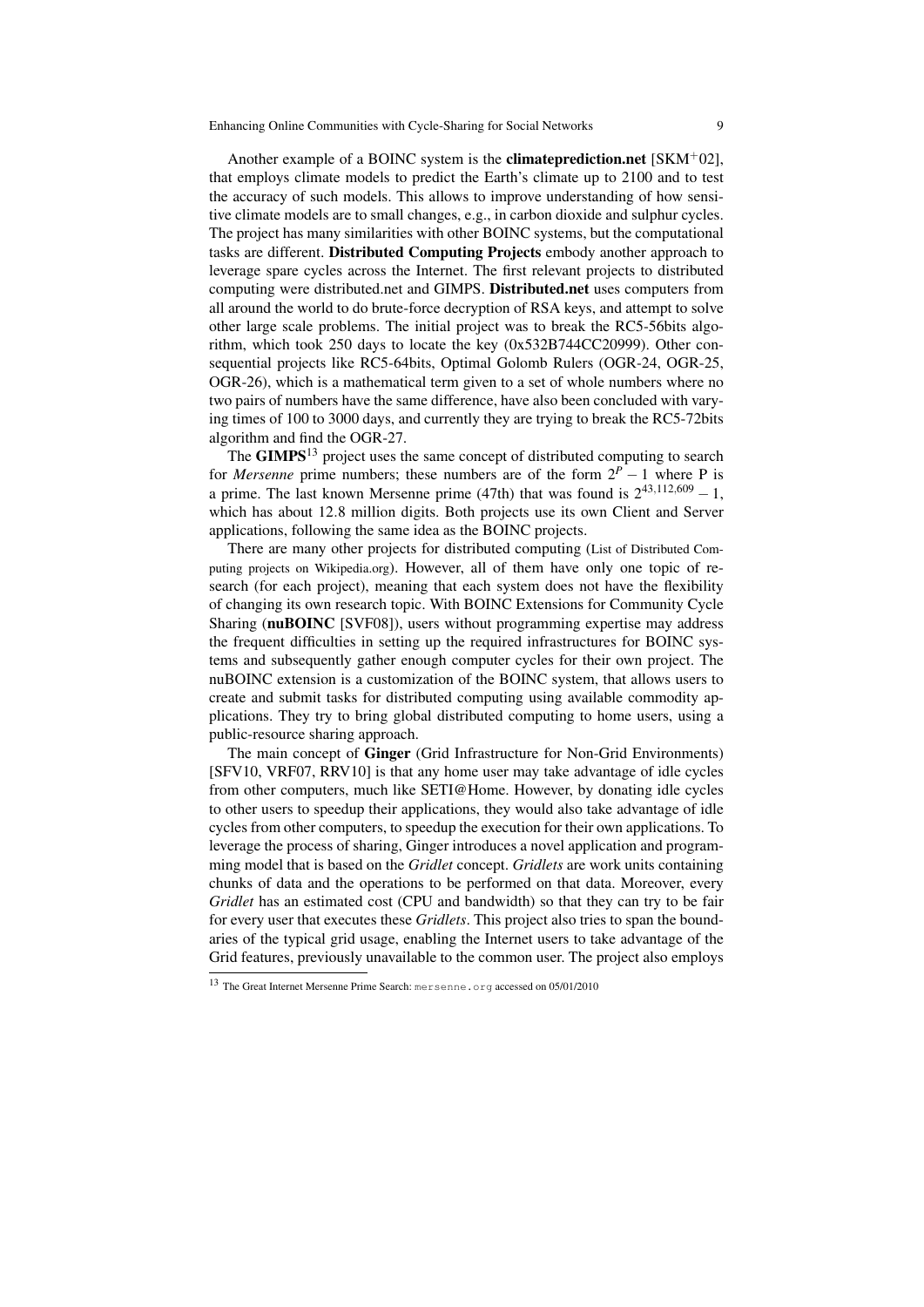a P2P model to provide a large-scale deployment in a self-organized way. Social-P2P [LAM07] is a social-like P2P algorithm for resource discovery. It mimics the way humans interact in Social Networks. Knowledge is passed on among people in these networks as a means of sharing information; moreover, people recall information in memory to find the right persons to interact with, when searching for a given resource. However, in most circumstances, people recall something because they had similar knowledge, or in the same context of the requesting resource, instead of actually knowing about it. A person may be recalled solely because of the information topics of the requested resource. Social-P2P makes use of this information in order to direct searches appropriately, by having community-based networks, and mimicking human interactions in Social Networks. This algorithm serves as a demonstration that human interaction strategies are successful for resource discovery in P2P networks. Nevertheless, in their simulations, a dynamic environment with only probabilistic request structure and file sharing was considered.

Deployment Mechanisms and Code Execution via the Web: To navigate through Web sites, for common users, the most common way is to use a *Web Browser* (i.e. Internet Explorer, Chrome among others). Browsers are user applications (named clients) that follow generally a client-server architecture and they play an important role to access Internet content and achieve communication between people [BTM07].

Furthermore, browsers and running applications contact servers by using a standard protocol named HTTP (Hypertext Transfer Protocol).<sup>14</sup> This protocol is used for retrieving interlinked resources, called hypertext documents. This protocol follows a request-response sequence of messages, where the basic request methods (or verbs) are *GET, POST, PUT* and DELETE to, respectively, request a representation of the specified resource, submit data to be processed to the identified resource (this may result in the creation of a new resource or its update), submit a document to be stored in the server, and delete a document stored within the server.

Other languages can also be used either on the client or on the server, to generate HTML dynamic content [Goo98], e.g. Asynchronous JavaScript and XML  $(AJAX)^{15}$  being client side, Hypertext Preprocessor (PHP)<sup>16</sup> being server side.

AJAX [CPJ05] is an integration of consolidated technologies, such as JavaScript and XML, used to obtain new functionality and more control over the Browsers' contents. It is generally used to develop Web applications, that serves to interact with Web servers without the users' knowledge or perception. It is able to provide the user with a continuous method of interaction (within the browser environment), meaning that the Javascript module fetches Web contents and displays it to the user without having to switch to another Web page (also called non flickering effect).

Representational State Transfer (*REST*) [FT02] is a style of software architecture for distributed Hypermedia (including graphics, audio, video, plain text and hyper links) systems. The main concept is that existing resources can be referenced with a global identifier (e.g. URI in HTTP), and also the exchange of a representation of

<sup>14</sup> HTTP 1.0 specification: www.ietf.org/rfc/rfc1945.txt accessed on 05/01/2010

<sup>15</sup> AJAX article: adaptivepath.com/ideas/e000385 accessed on 05/01/2010

<sup>16</sup> PHP Web site: php.net accessed on 05/01/2010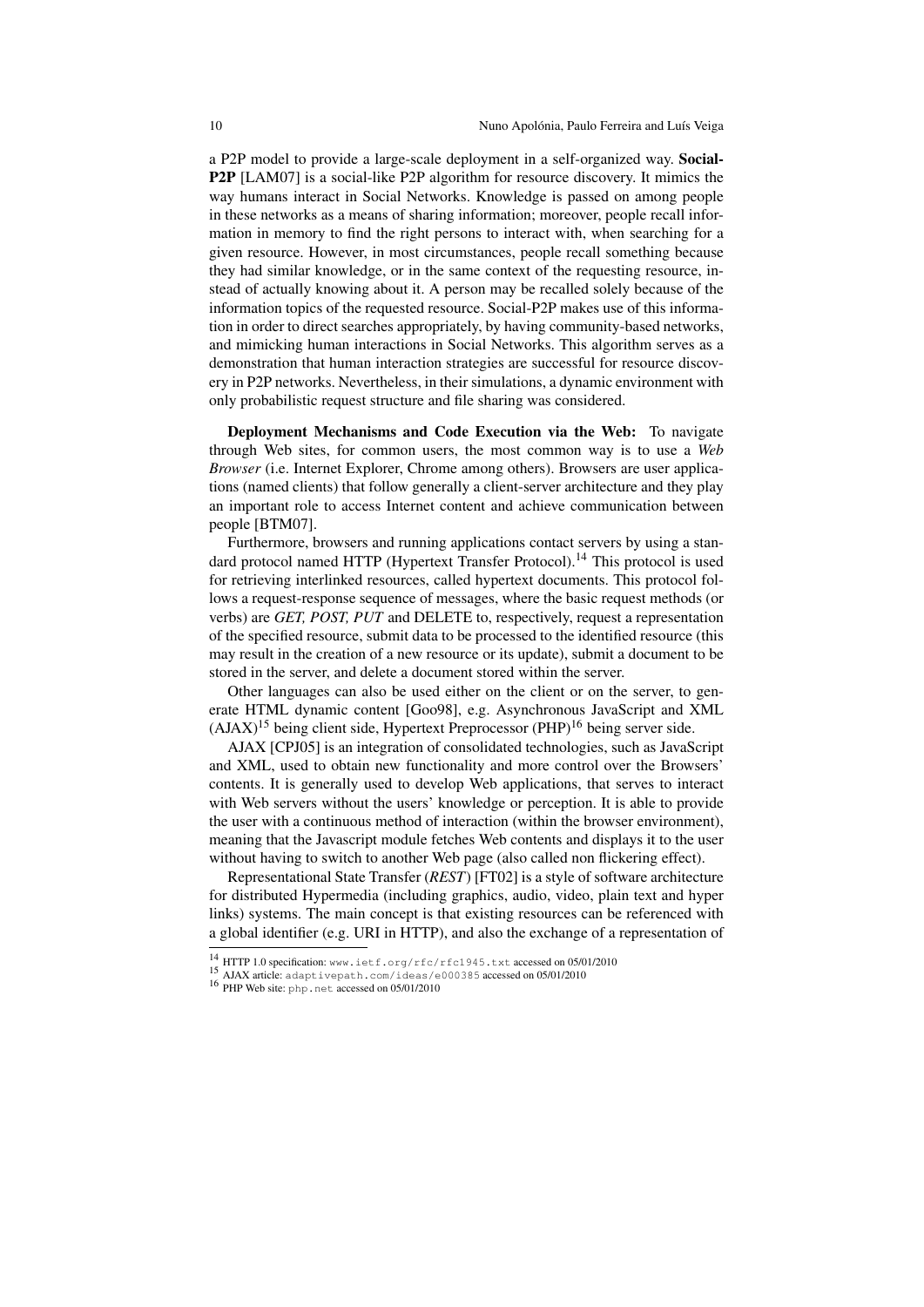a resource can be applied without any constraint of state. However, the client may need to understand the format which the information (representation) is returned. Typically, the format used can be one of the following: HTML that consists of a document format with structural markers, XML generally used to represent arbitrary data structures, for example in Web services, and JSON (JavaScript Object Notation) as a lightweight data-interchange format, made in order to ease the computational parsing of data. The last one is generally used on the Web, because it is simpler for Browsers to parse and generate it, consuming less CPU time than other formats.

The Open Graph protocol was originally created at Facebook, and it is an extension to the HTTP protocol in order to enable Web pages to become rich objects in a social environment. Any Web site can use this technology to organize information in a structured way, similar to Facebook pages. Also, it is built on standards (RDFa)<sup>17</sup> to create a more semantically aware Web.

The idea of integrating distributed computing with Web browsers has already surfaced on the Internet. An example to this, is the Collaborative Map-Reduce;<sup>18</sup> this application code uses Javascript to interact with the Web server, requesting jobs to be fulfilled by the users' Browser and posting the results back on the server. This method does not account for the lack of resources that the users' computers might have, or even a cycle-sharing environment. Furthermore, their concern was only to apply the Map-Reduce algorithm [DG08] on the data collected from the server. The Collaborative Map-Reduce, would then use this algorithm combined with the processing power from users' computers from all over the World, to perform the algorithm steps while the user is browsing a Web site.

Another example of distributed computing using Web browsers is Plura Processing,<sup>19</sup> which is a proprietary executable code made to enable idle cycle-stealing. Its main idea is that everyone that browses the Internet, has idle cycles that could be used for other purposes, and thus they "steal" idle cycles from users' computers to perform determined tasks. It is claimed that users can sacrifice their CPU time, even without their knowledge, to benefit computationally intensive projects (much like SETI@Home). However, this approach may not be best to suite the users, because they need to understand the tasks' relevance (Plura Processing response to the Digsby Controversy in Wordpress.com). Moreover, they use simple Web pages and games (Adobe Flash based) to embed their processing code to execute the needed tasks.

Analysis: Social Networks, are popular infrastructures for communication, interaction and information sharing on the Internet. A user only needs his/her Internet enabled device (e.g., desktop computers, notebooks, mobile phones) to access Web sites, such as Facebook, MySpace, Orkut, LinkedIn, and many others, to be able to send or receive personal or business information.

P2P networks, on the other hand, are mostly used for file sharing between users (either with desktop computers, or mobile devices). However, these networks can also be used in other situations, such as cycle-sharing.

<sup>&</sup>lt;sup>17</sup> RDFa standard: www.w3.org/TR/rdfa-in-html access on 23/08/2010

<sup>18</sup> Collaborative Map-Reduce in the browser: tinyurl.com/ad248t accessed on 05/01/2010

<sup>19</sup> Plura Processing: pluraprocessing.com accessed on 05/01/2010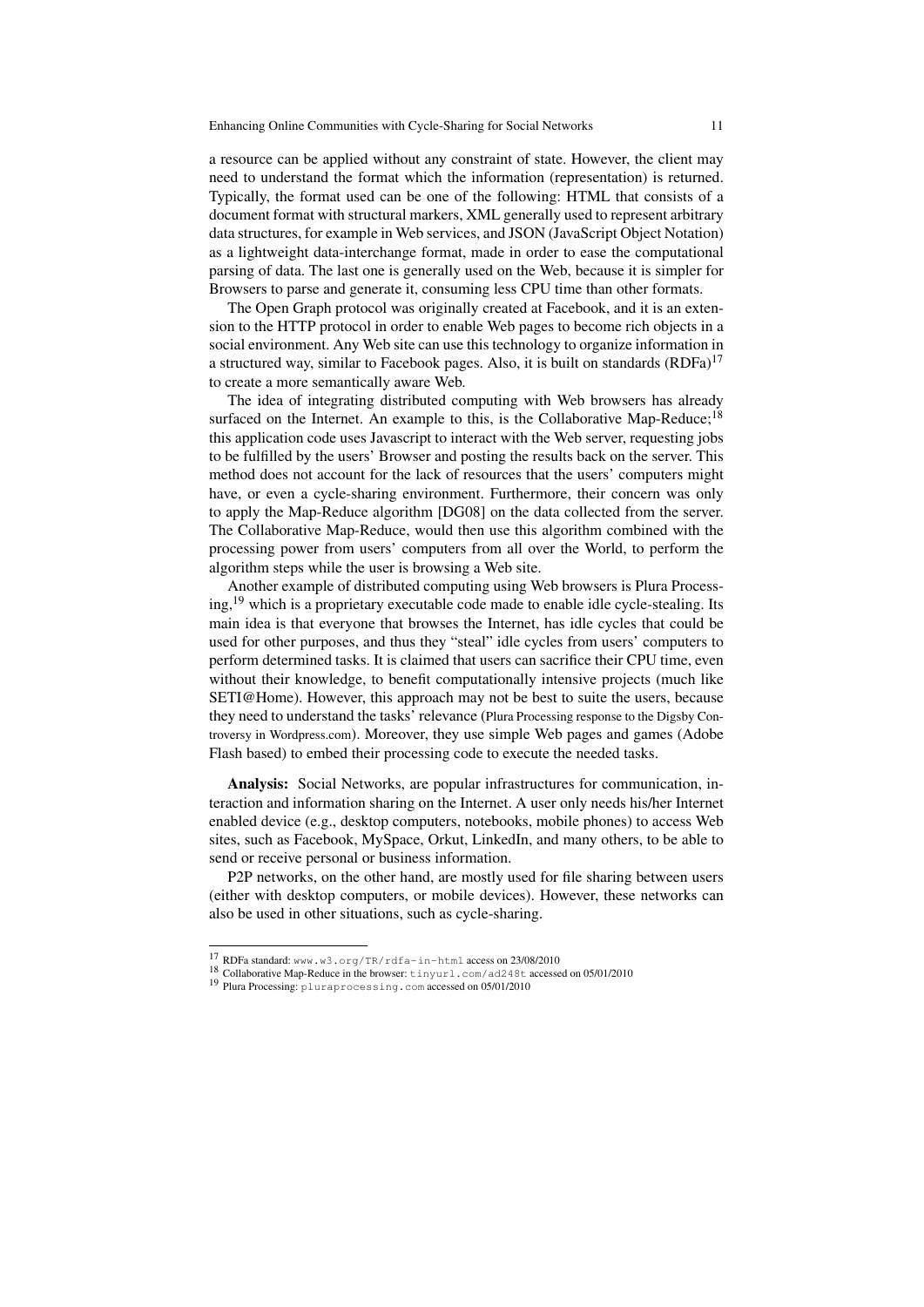Some global distributed computing projects make use of distributed computing technologies, to solve their computer resource shortage (CPU time), by using the millions of Internet enabled users' computers all over the world. On all these projects, we can say that they do not have the flexibility to change their own research topic (the goal of their data processing), and also only used to further advance their own research.

While there are other systems that give the ability of cycle-sharing to common users, each of them employ their own platforms to enable common applications to be executed on peers, not Social Networks. Moreover, some systems allow interaction only on P2P networks, meaning that their networks have to be created by the users.

# 3 Architecture



Fig. 1 Cycle-Sharing in Social Networks global overview.

This work uses a Social Network (Facebook) to discover resources for the execution of Jobs (which are composed of *Gridlets* [VRF07]) submitted by the users, and to discover computer full capabilities (e.g. processor information) and users' profiles, such as the groups which they belong to and their friends.

Users should be able to *install* CSSN, which is a Web-enabled platform, (Fig. 1) into their computers. Then, the user has the ability to *log in* into their Facebook account, by means of the *Facebook Connect*, which is a Web page given by Facebook to enable the *log in* process for outside applications (known as Facebook applications).

Afterwards, the client application is able to interact with the Social Network server, meaning that it intercepts/sends messages from/to other users or groups, while also discovering users' computer profiles by contacting the *Graph* server. The client application also gives the user the ability to initiate a Job, by using CSSN user interface.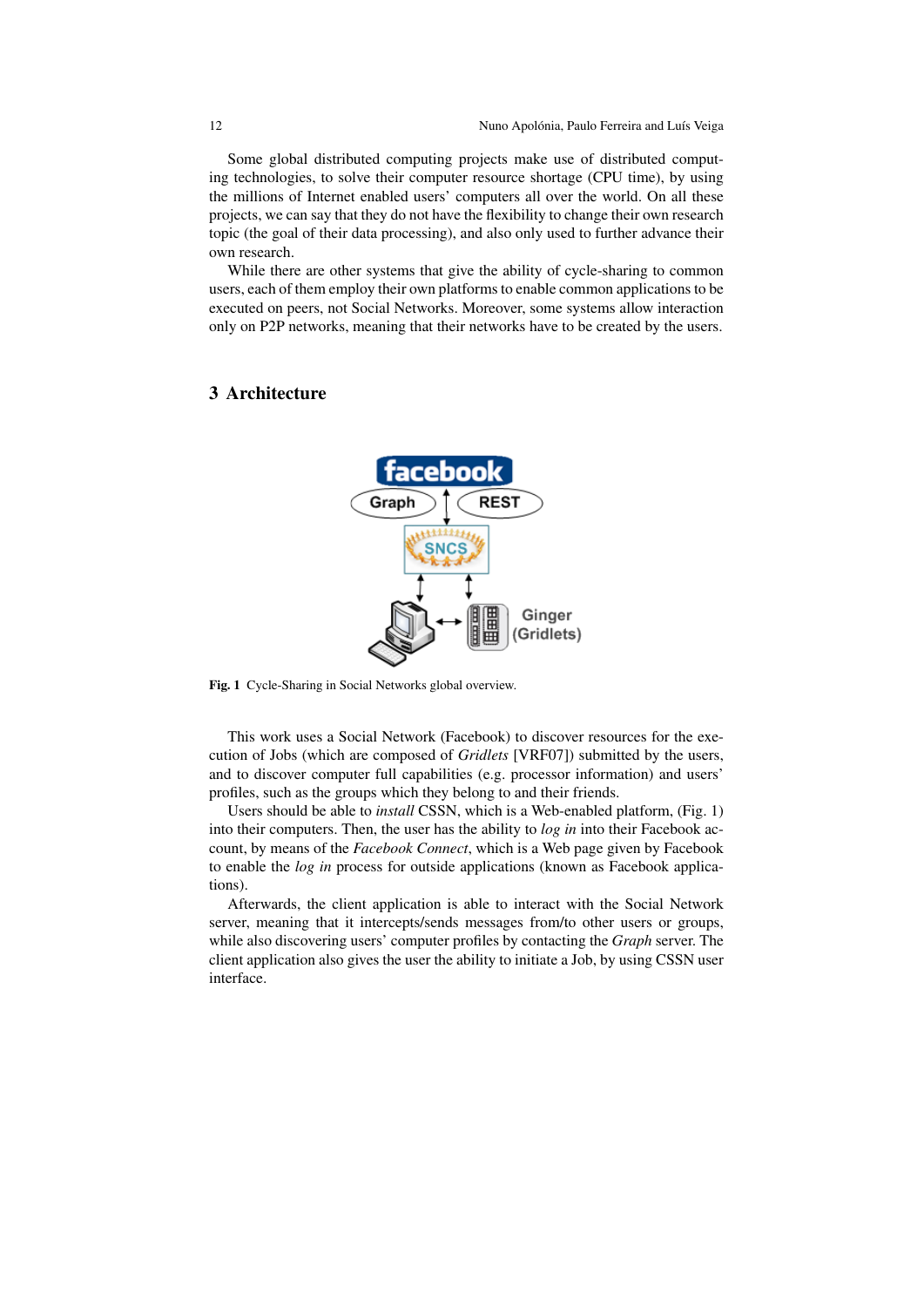To actually locate resources through the Social Network, CSSN has the ability of searching local resources, by means of the *SIGAR* library, that gives information, such as processors status, memory available, among others. Such information is sent to other users upon request, or it can also be sent to the users' Wall, in order for everyone (people that has the ability to see the Wall) to get access to it. Note that this information may contain the programs that can be executed by a computer in the network to process *Gridlets*.

Cycle-Sharing in Social Networks must also have access to friends and groups through the Social Network API. It advertises users' availability to others, sending messages and scheduling tasks (i.e. search for information, *Gridlet* acceptance) on them (Friends, Friends of Friend, Groups) in order to execute the tasks when users can spare their idle cycles (usually when they are in a *idle* or *away* state).

The main approach for CSSN is to have a client application split into two parts: one that interacts with the Social Network; and another to interact with the users and the Ginger Middleware (in order to create and regroup *Gridlets*, which is out of the scope of this work [VRF07]).

Design Requirements: The client application interacts with the Social Network (Facebook) through Web Protocols named *Graph* and *REST* (which are an added layer to the HTTP protocol). As Facebook is still developing the *Graph* protocol and discontinuing the usage of *REST*, current operations within the client application makes use of the first protocol, although some operations can only be executed by *REST*. This requires that the client application has to understand both protocols and interact at the same level (*Graph* or *REST*), which is dealt with the *RestFB* library.<sup>20</sup>

Another requirement for CSSN is to know the computer's information that it should have at its disposal, such as number of processors, available memory, or the programs that can be executed to process *Gridlets*.

Moreover, in order for CSSN to not interfere with the users normal usage of their computer or Facebook page, the CSSN client schedules *Gridlets* according to user preferences, meaning that friends have priorities for executing their *Gridlets*. Also, to prevent overuse of the computer, while the user is in an *Online* state, CSSN is able to stop its activities, i.e., the processing of requests and *Gridlets* only happens when there are idle cycles to spare. The CSSN client also removes any unnecessary posts that could prevent the normal usage of the Facebook page.

CSSN Architecture: The CSSN architecture, depicted in Fig. 1, relies on an interaction with the Social Network through the Social Networks' API (*Graph* or *REST* protocols) for the purpose of searching and successfully executing Jobs; with the Ginger Middleware for *Gridlet* creation and aggregation; and also the user's operating system to acquire the information and hardware states that are needed.

Jobs are considered to be tasks initiated by the users, and containing more than one *Gridlet* to be processed in someone else's computer; all Jobs state what they require in order to execute those *Gridlets*, so that the client application can search for specific users or groups.

<sup>20</sup> RestFb Web site: restfb.com accessed on 24/08/2010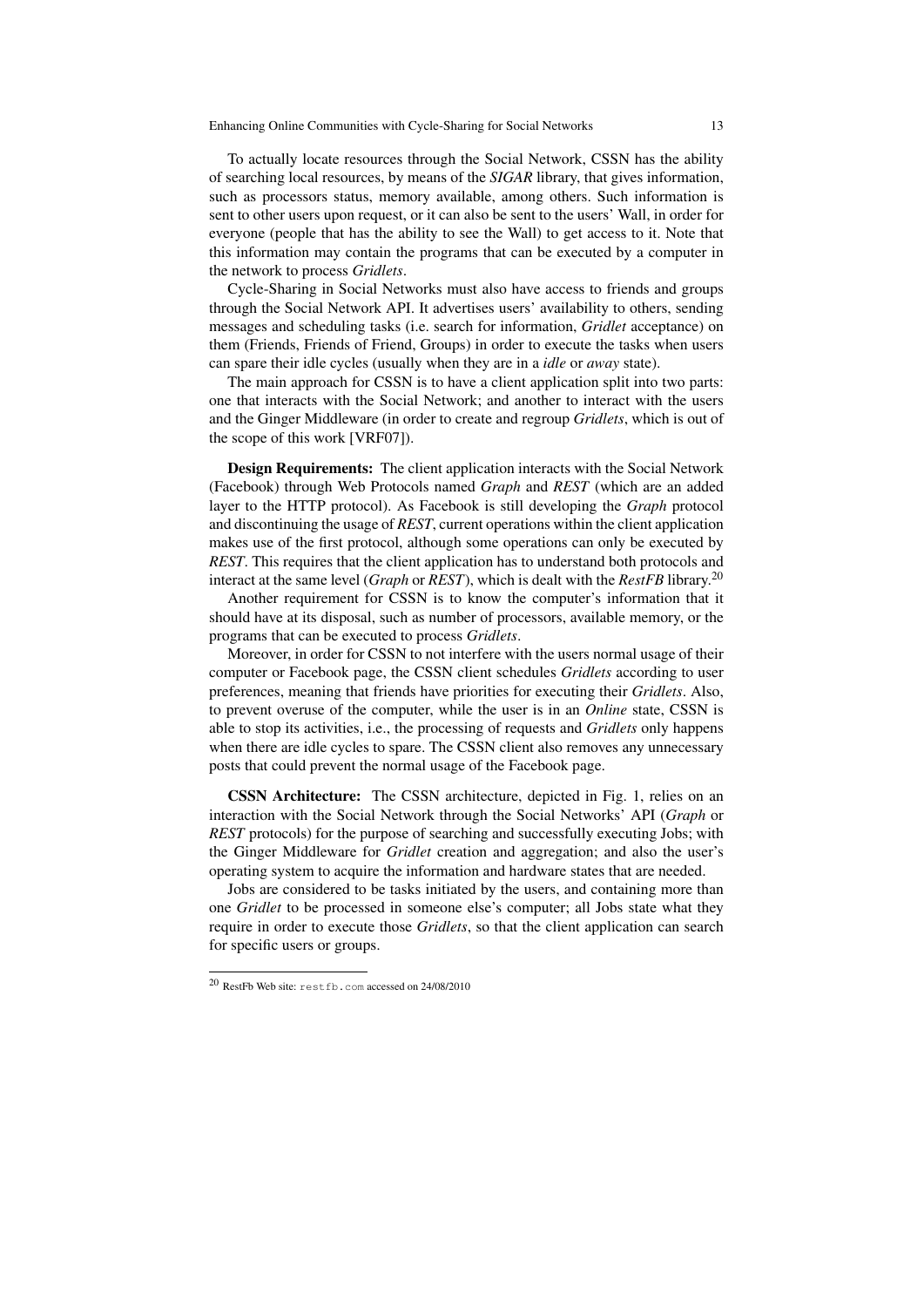

Fig. 2 Cycle-Sharing in Social Networks module view.

A *Gridlet*, contains the information necessary to process it, meaning that it has the data file(s) to be transferred to another user and the arguments to be given to the executable program. The process of creating and aggregating the *Gridlets* is managed by the Ginger Middleware and is outside the scope of this work [VRF07].

The architecture for CSSN is comprised of a set of components depicted in Fig. 2, and described as follows.

*CSSN (GUI)*: this module performs the main interaction with the user via a graphic interface. It is responsible to establish the connection to Facebook, by starting the Facebook Connect module. It also loads all the necessary information onto the client application, such as the configuration of priorities, the Jobs that have been submitted, accepted and *Gridlets* in progress.

The user can submit a new Job using the GUI interface, which is responsible for starting the chain of events for processing that Job (search for users, acceptance and execution of *Gridlets*).

*Facebook Connect (Embedded browser)*: this component authenticates the user to Facebook (it displays the Web page given by Facebook for that purpose). Then, it extracts the necessary *access token* for consequent access to the Facebook server. This token is given by Facebook to everyone that accepts this Facebook application, and has to be renewed within a determined time frame (the time frame is given by Facebook and not specific for every token). Furthermore, it makes use of the JDIC library<sup>21</sup> to display the Web site for the user's authentication.

*Messaging*: this is the main module for interacting with the Social Network. It makes use of the *RestFb* library, that creates the JSON or XML objects, which are required to access Facebook *Graph*/*REST* functions. This module also contains the

<sup>21</sup> JDIC: https://jdic.dev.java.net accessed on 15/10/2010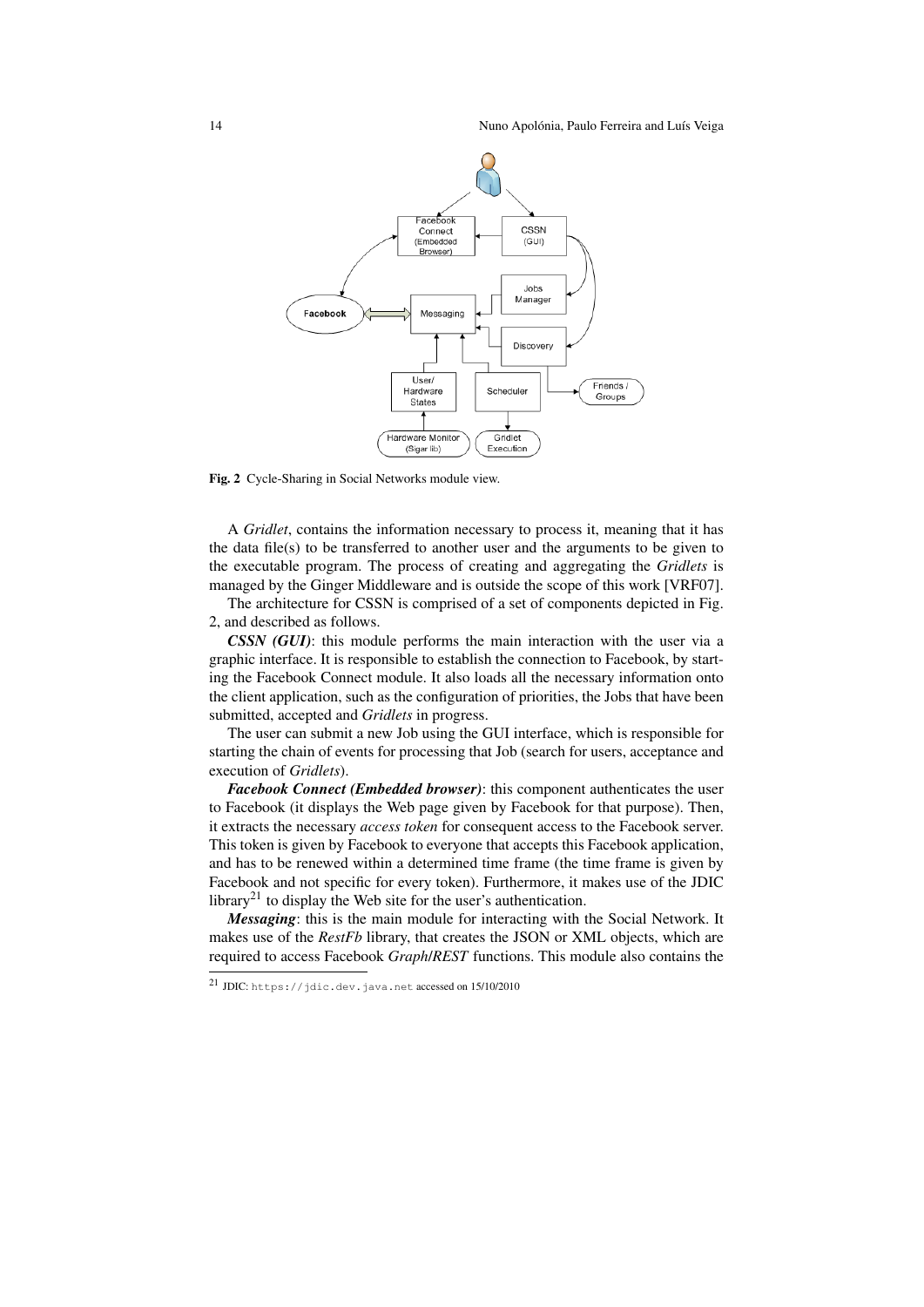options necessary to read and write to the users/groups/Application Wall (or feeds) Posts or Comments and removing them as well; to gather information such as users' Facebook ID, friend lists and groups lists; and also to search for public Objects (Groups, Users).

Furthermore, some Facebook restrictions may apply to the interactions between the module and the Social Network, such as limiting the size of the messages, inability to erase Posts or Comments (made by other users).

The module also contains the schemas applied to the messages sent and retrieved, to specify what actions should be taken.

*Jobs Manager*: this is the module that runs a cycle of the following tasks (named "checking" cycle).

Verifying submitted Jobs that the user has in progress, and it assembles *Gridlets* to send to other users.

Check for new Jobs from the users' Wall, groups' Wall or Registration Post that can be processed by the users' machine, making sure that the required properties of the *Gridlets* are compatible, and thus accepting a Job.

Verify accepted Jobs, meaning that after accepting a Job a *Gridlet* message should have been sent to the user, although it is not guaranteed that the requesting user still has *Gridlets* to be processed.

Check for Job completion, when the client application has submitted a Job or a *Gridlet* it should be able to detect if it has been completed. When a *Gridlet* is not completed successfully, the module can re-send it to someone that has accepted the Job.

Check for messages that the client application needs to redirect to its friends, this method is necessary because Facebook restricts conversations to only the users that are considered friends.

Check for messages that have been redirected to the user, in order for CSSN to answer on the Registration Post (in the Applications' Wall), that was made prior by the requesting user. This adds the functionality of reaching other people rather than only the users' friends, also the content of these messages should be requests to fulfill a Job or to send their computer information to the requesting user.

Also, after CSSN has acquired a *Gridlet* message, it hands it to the scheduler module (described later) for ulterior execution. Moreover, this module has the task to remove all the Posts that are no longer necessary. This module can be stopped if the computer is in a *Online* state, in order to not interfere with the normal computer's usage.

*Discovery*: this module searches for friends and groups, in order to reach as many people as possible, to complete a Job. It sends messages to friends so that they can redirect those to their own friends (Friends of Friends method), while also sending messages to groups of interest for that specific Job.

This module is responsible to *register* the user in the Applications' Wall, meaning that every user has a Post on this Wall, in order for other users, (that are unable to directly contact them), to interact as if they were friends.

*User/HW States*: this module determines the state of the local resources, and takes in consideration the processors' idle times, the Internet connectivity (that is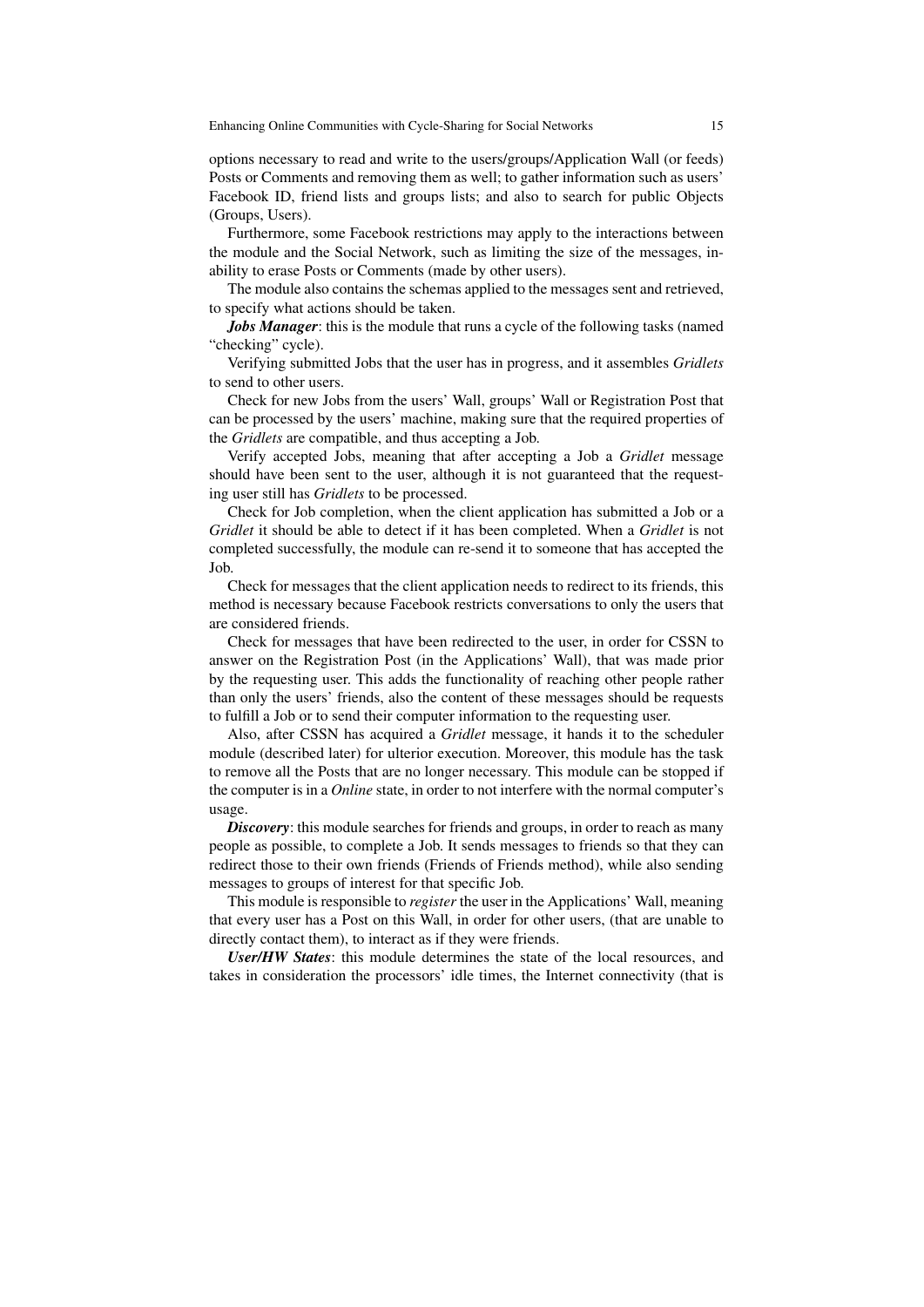essential to all processes) and the users Facebook state, in order to yield execution to a later time, when the processor has idle cycles to spare. In addition, it sends the state of the CSSN client (*Online*, *Offline*, *Idle*) to the Social Network in order to inform other users of its state. The state *Online* should be active when the user has decided that the client application should run. The *Idle* takes place when the computer has idle cycles to spare, but it does not take into account the fact that the computer is being used and also if the user does wish that the client application needs to be *Offline*, the latter state prevails. The *Offline* state means that the client application does not process any messages or *Gridlets*, stopping all processes related to this fact, because either there is no Internet connection (which is needed on the overall process) or that the user explicitly does not want CSSN to be running.

This module uses a submodule, named Hardware Monitor depicted in Fig. 2, that is comprised of the *SIGAR* library, which reports the system information needed to determine the availability of the resources.

*Scheduler*: this module is an addition to the *Gridlet* processing, making use of the priority lists, while also stopping its process when the computer does not have idle cycles.

The priority lists consists of friends and other people added by the user, in order for the client application to use the idle cycles on *Gridlets* belonging to the people with the highest priorities. Meaning that some *Gridlets* waits for a conclusion of others even if they arrived first.

This module starts a submodule that is responsible for processing the *Gridlet*; it performs data transfer, executes the program that processes the data and upon completion informs the originator of the *Gridlet* state, by sending a message to Facebook telling where it should retrieve the completed *Gridlet* or if the *Gridlet* was not completed successfully (may occur when there is an error on the executing program or client application).

CSSN Communications: CSSN interacts with the user and the Social Network, and therefore a protocol or flow of communication has to be established. The following demonstrates how the creation and execution of the *Gridlets* is being carried out.

The task for creating a Job, which can be comprised of several *Gridlets*, is initiated by the user, by submitting the Job on the CSSN GUI. The information for a Job consists of the following items: the program that executes the *Gridlets*; the commands or arguments that are given to that program; the data file(s) that the client application needs to transfer; the number of *Gridlets* that comprises the Job (although this should be determined by the Ginger Middleware); and what are the requirements to execute the *Gridlets*.

A search for resources is specified by the *Gridlets* requirements, e.g., a Job that consists of generating a image on POV-Ray, which needs 4 processors and 2048Mb of memory. The client application uses this information in order to gather users that have such resources (including the processing application) available.

After the user submits a Job, CSSN starts to perform the actions to complete it, such as sending a message onto the users' Facebook Wall and waiting for other users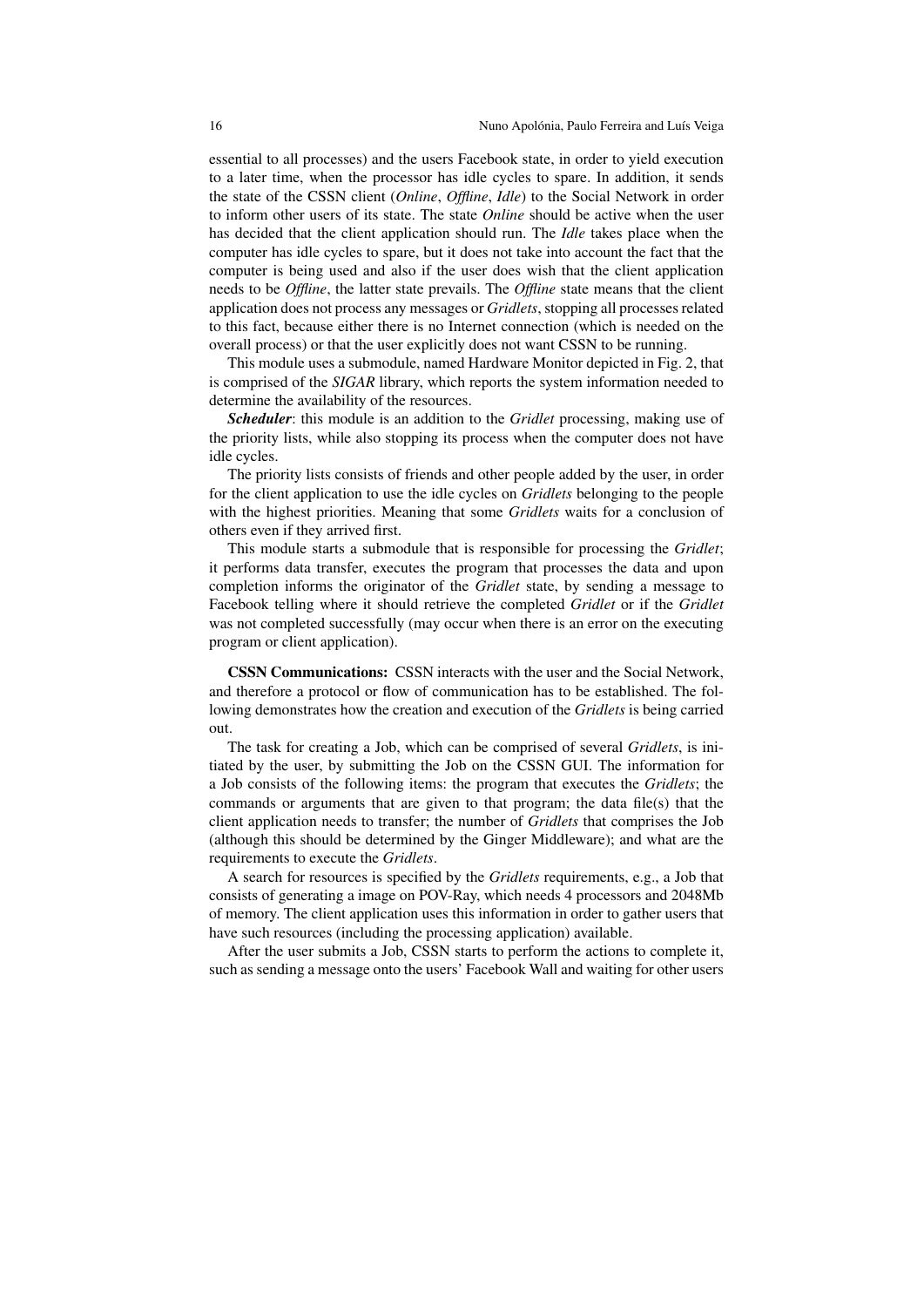to respond to it; starting the discovery process that is able to find friends and groups that would be interested and or have the capability of executing the specified Job (as illustrated in Fig. 3).



Fig. 3 Example of the Computer Information message on Facebook

There is an impossibility of directly contacting people and groups that are not in the friends' domain, such as Friends of Friends (FoFs). To handle this, CSSN client routes messages to the users' friends, in order for them to forward those messages to their own friends, making then viable to contact FoFs. The scale for this type of messaging could be larger, i.e. the message could reach people that are our Nth degree friend, but it may end up *Spamming* users, and such actions are considered as a violation of the Facebook Use terms.<sup>22</sup> As such, CSSN only goes as further as FoFs (2nd degree). The client application only contacts the users' groups that are able to help for the specific Job. It searches for computer information in order to determine the ones capable of processing the Job.

The discovery mechanism of CSSN tries to gather as much computer information as possible, and sends messages to the corresponding users and groups. Meanwhile the Job part stays alert for incoming messages on the users' Wall that may carry requests or stating availability.

The people that receive messages (FoFs) and are not capable of directly contacting the originator, use the Registration Post on the Applications' Wall to respond to the redirected messages. This serves as a means of interaction with everyone that has the Facebook application (client application), which enables the process of searching for people outside the scope of friendship.

Their client applications then tries to match their own information to the expected Jobs and accept them accordingly, by sending an *Accept* or *Deny* message back to the originator. If the Job has been accepted, the client application tries to fetch a *Gridlet* in order to execute it locally.

 $^{22}$  Facebook Use Terms:  $\texttt{facebook.com/terms}$  .php accessed on  $26/08/2010$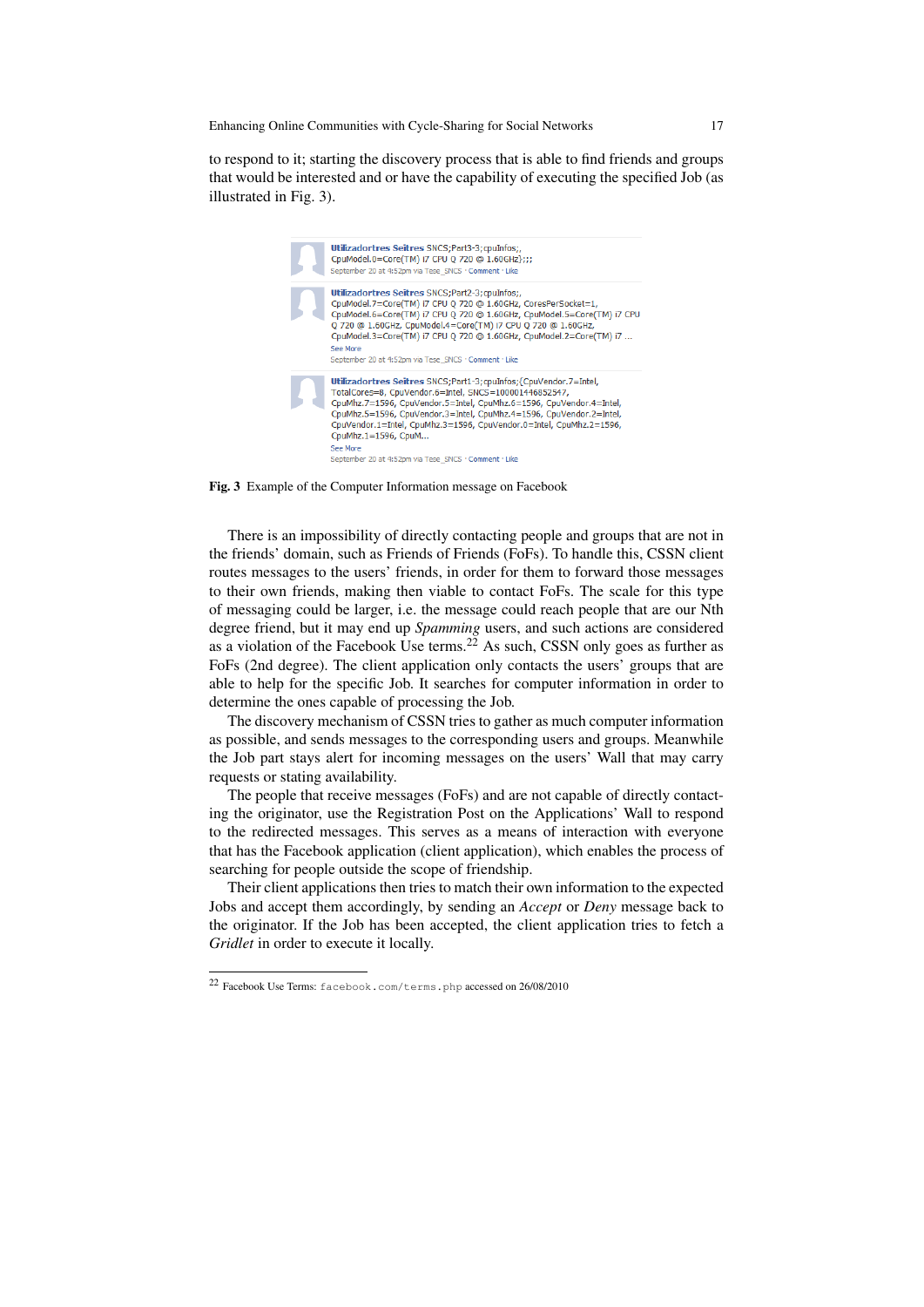The transfer of *Gridlet's* data occurs after a client application has retrieved the *Gridlet* message, and determined that it has idle cycles to execute it. The transfer can employ a direct connection between the CSSN clients (acting as peers). This may also be carried out by having a repository server or by sending the data file along with the message (if permitted by the Social Networks' Use terms).

If the CSSN client determines that the execution of a *Gridlet* has failed, due to the processing program returning an error code, it sends a message to the originator informing that the *Gridlet* could not be completed. In case the error was within the client application, such as a client application crash, CSSN can still reacquire the *Gridlet* from the users' Wall, to repeat it, if the message was not deleted.

Afterwards, the originator of the Job receives all the *Gridlets* that have been processed, using the same means of transfer, and pass them to the Ginger Middleware for aggregation.

Prototypical example: We describe a more detailed example of a Job submission and the steps CSSN takes to process it, as depicted in Fig. 4.



Fig. 4 CSSN Prototypical example

A user submits a Job, using the CSSN GUI, with the following properties.

The client application needs to execute the program named pvengine64.exe, with the arguments "-A0.3 -W1280 -H720 -D -O'\$dir.output\$balcony\_rend.bmp' -P +Q9 +R5 /EXIT /RENDER '\$dir.exec\$balcony.pov' ", meaning that the Pov-Ray program will render an image with 1280x720 dimensions, using Anti-aliasing, with high quality and it requires the file balcony.pov to start the process, which should be downloaded from 127.0.0.1:52392/balcony.pov. The user also specifies what the program needs, such as "TotalCores=2", "MemorySize=1024", "Program=pvengine64.exe" and the number of *Gridlets* that comprises this Job.

CSSN then starts the search for resources using the specified requirements; the requirements should be as accurate as possible to search for specific groups and users. To locate the resources, a client starts by sending a Job search message to the users' Wall. Meanwhile, it also requests the computers information (CI discovery)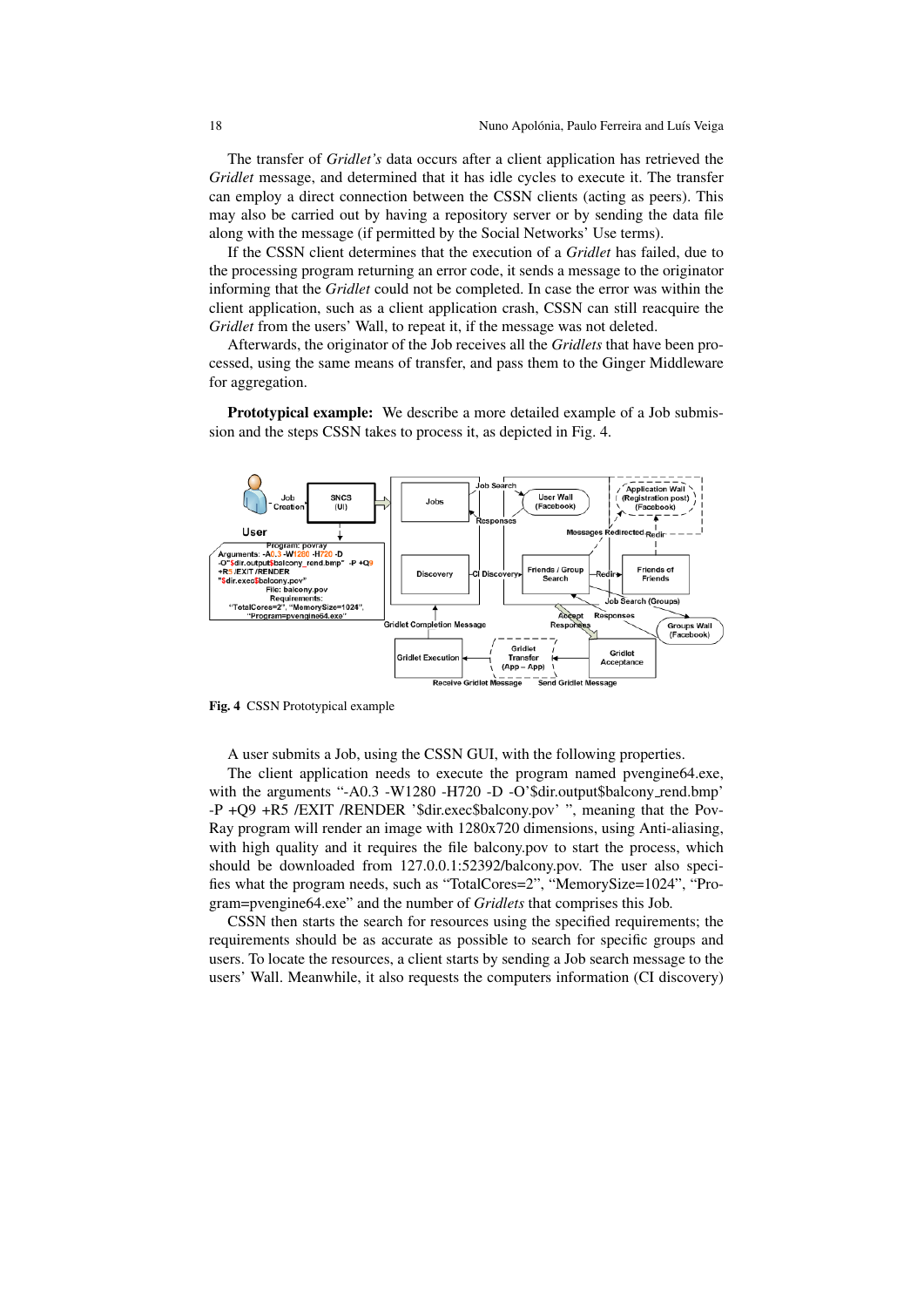from the people that are in the user's groups, in order to know which of the groups would be willing to accept the Job. Also, it tries to send a message to the user's friends in order for them to redirect to their own friends (FoFs method), waiting for a reply on the Applications' Wall. The last message contains the information necessary to redirect it, i.e. the Post ID for which it should be sent, and the type of message that the user should send (in this case their computer information).

Afterwards, CSSN reads the responses to the Job search, which can be accept or deny messages, meaning that even if someone would have the requirements to process the *Gridlets*, a user may not have idle cycles to spare, and thus denying the request. For the users that accept the Job, CSSN sends a *Gridlet* message; until all the *Gridlets* have been sent, this message is then received by the processing client application.

The client application does not verify the correct completion of the *Gridlets*, although this process should be included in order to give greater reliability assurance. However, the reassignment of a *Gridlet* occurs in case the processing client application encounters an error while executing it, sending an error message back to the originator.

In this example, the client application uses a direct transfer method to send the "balcony.pov" file, although other methods can be used such as sending the file to a Web server and retrieving the results with the same method. Moreover, the *Gridlet* message contains the necessary information in order for this client application to locate and retrieve the necessary data to be processed.

The CSSN client receiving a request, before it downloads the data file, needs to consider the execution of the *Gridlet*, according to the computers' state and from whom it has originated, creating a queue of *Gridlets* when necessary.

From this example, the client application receiving the request, would then call the program pvengine64.exe, that the user specified its location on the "Programs List", i.e. D:*\*Pov-ray*\*bin*\*pvengine64.exe, with the right arguments, waiting until the process finishes. After that, it sends a message to the originators' client application informing that it has completed and where it should retrieve the resulting file, this process also uses the same method as for the transfer of "balcony.pov" file, although it is also considered that other methods can be used.

To finish the interactions between the two users, the originators' client application sends a message to the users' Wall that has completed the *Gridlet*, thanking them for the time they have spent on it, when this is not possible (FoFs case) the message is sent to the originator users' Wall, in order to have a record of people that helped in a Job.

The originator of the Job requires that every *Gridlet* finishes, before it can pass them to the Ginger Middleware. Thus, it waits for all completion messages before it can erase the resulting messages from Facebook. Moreover, while the originator client application is performing this overall process, it also listens for Job search messages that can appear on friends and groups, in order to give its own idle cycles to other users.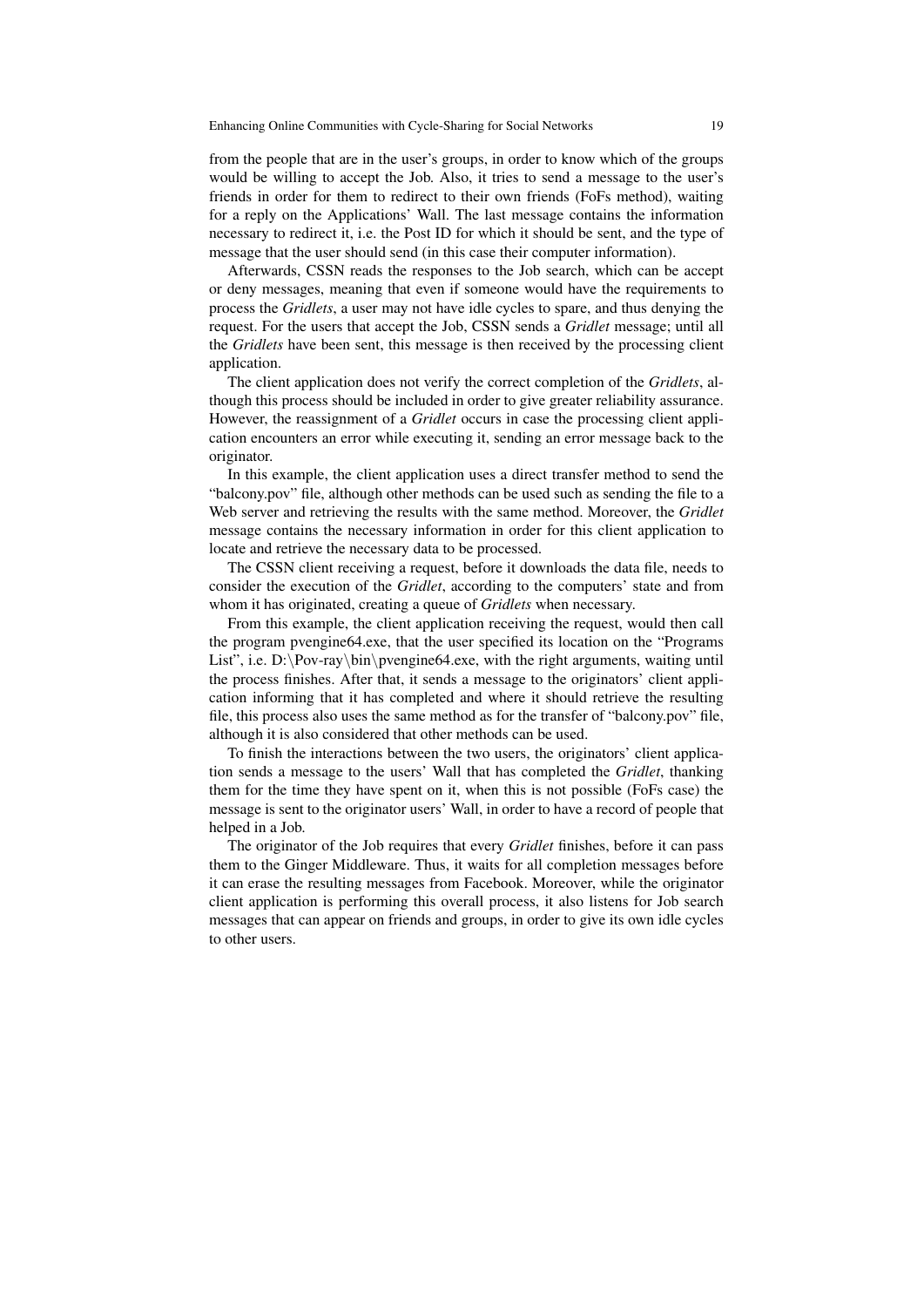### 4 Implementation

The implementation of CSSN aims for a simple use by the end-users. Also, the different types of operating systems lead us to favor portability; therefore, we used Java as the main language. We chose to use Facebook over other alternatives, such as OpenSocial-based networks, because Facebook has a higher number of registered users than any other Social Networks. Another consideration was the fact that Facebook exports its own API and many libraries (such as *RestFB*) have been created to facilitate the usage of the API.

This section gives an insight on how the technologies were used, such as *Graph* and *REST* protocols. It also explains the schemas used for the messages sent/received to/from the Social Network chosen. The section ends with a view of some of the constraints that CSSN suffered from using Facebook as the Social Network for users' interactions.

Technology Employed: For the purpose of interacting with the *Graph* and *REST* servers, the client application makes use of the *RestFb* library, that gives a simple and flexible way of connecting to them and conceal the use of XML or JSON objects.<sup>23</sup> However, the functions (using REST) or connections (using Graph) have to be known, in order to use this library, e.g. to read the Posts on a users' Wall using the Graph protocol, we need a users' ID or Name in order for the library to access Facebook and retrieve that users' Wall.

The IDs generated for each object are dependent on the previous objects, meaning that the UID for a Comment on a Post on a Users' Wall would become "UserID PostID CommentID" which uniquely identifies the Comment belonging to the Post of that particular users' Wall.

Moreover, Facebook gives the possibility for external client applications to authenticate a user by means of their own Facebook Connect system, which is a Web page dedicated for the *Log in* process. Also, for the client applications to gain access to Facebook pages, it has to be authorized by the users and given an *access token*, generated by the use of the *OAuth 2.0* protocol.<sup>24</sup>

For the purpose of displaying the Facebook Connect Web page, we make use of the *JDIC* library. This enables us to display a Web site<sup>25</sup> to the users for the authentication process.

As CSSN also needs to gather the information about the local resources of the users' computer, we make use of the *SIGAR* library.<sup>26</sup> This allows us to easily access a list of local resources each time it is called, such as CPUs, cores, memory. Also, it gives us the ability to know the current states of those resources, i.e. it can give us the available memory at the requesting time, or even the current idle time for each of the available cores or CPUs. This library is also useful for the fact that it can work in multiple environments, such as Windows, Linux, among others, making possible the portability of CSSN to other systems.

<sup>23</sup> JSON: json.org accessed on 15/10/2010

<sup>24</sup> Facebook Authentication methods: tinyurl.com/24edrkg accessed on 27/08/2010

<sup>25</sup> Tese CSSN Application Facebook Page: tinyurl.com/6duzlmc accessed on 15/10/2010

<sup>26</sup> SIGAR library: hyperic.com/products/sigar accessed on 15/10/2010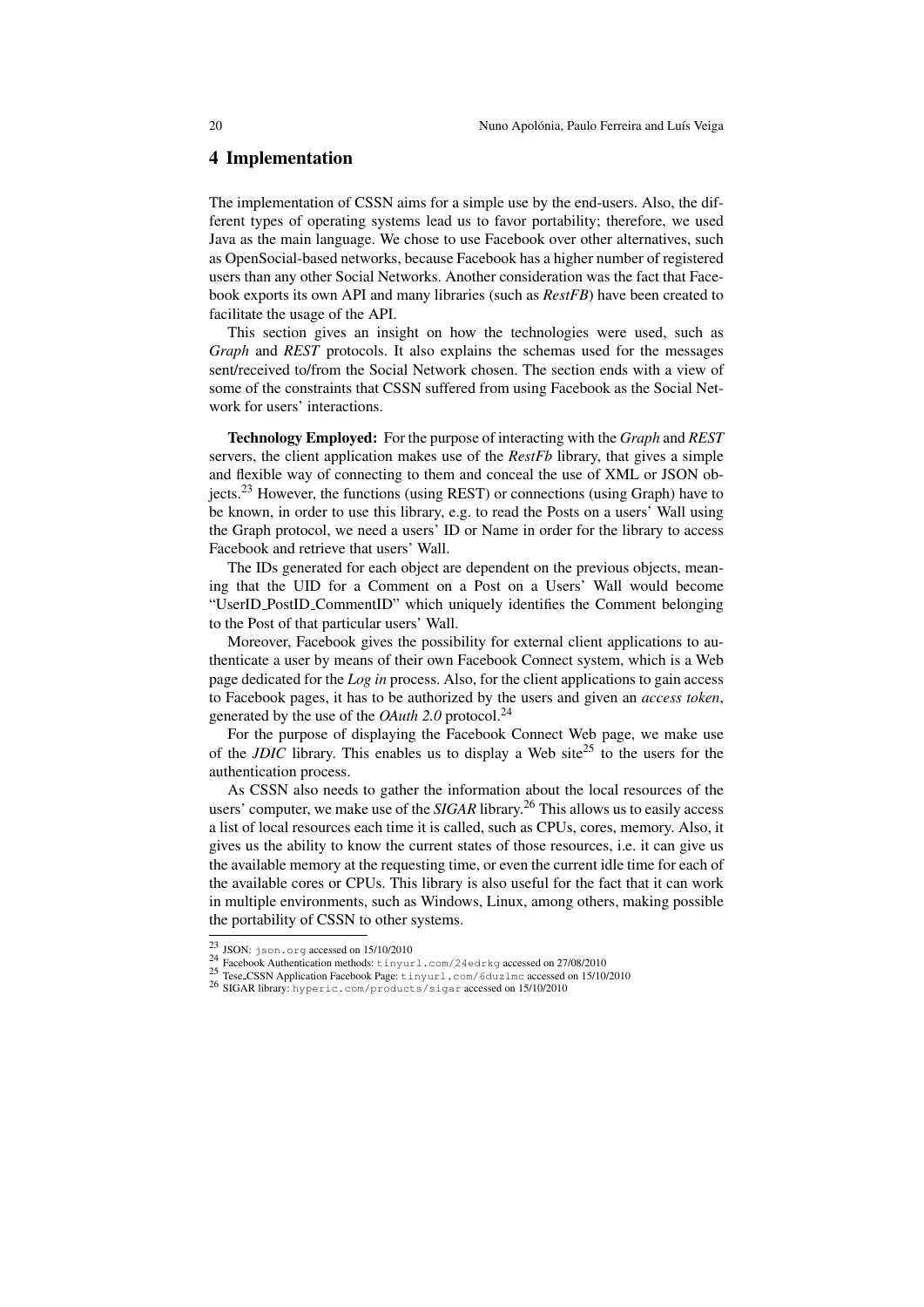Message Schemas: CSSN uses Facebook to send and retrieve messages via the Facebook API. It reads Posts (messages that are contained in the users' Wall, groups' Wall) and Comments (messages contained within the Posts), and writes other messages on users' Wall (which is a space that contains messages) either as Posts or Comments.

Posts can only be used between users that are considered friends or in known groups, and therefore the people and groups that the user cannot directly contact, do so via the Applications' Wall by commenting on users' Posts (Registration Post). This Post is either created by the users or it can be created automatically by the client application when it needs to reach FoFs. This method is used to bypass the inability of contacting other people rather than just direct friends.

In CSSN we make use of the *RestFB* library, which gives us the flexibility of contacting Facebook without knowing JSON objects are being sent. Also, the library gives us a generic Java object that it uses to map the JSON objects to it. However, some Facebook objects cannot be mapped to a generic Java object, which requires us to create Java objects compatible with the JSON objects, in order to acquire the information sent from Facebook.

For the communication between the client applications using Facebook, we use our own Schemas. Much because Facebook does not allow some types of message schemas, such as XML based.



#### Fig. 5 Example of Job Search message on Users' Wall

These Schemas make use of an ordinary separator of *Strings*, as depicted in Fig. 5. Regarding messages that can be longer than the limit imposed by Facebook, such as the Computer information messages (Fig. 3), they are split into various messages and an indicator of more messages alike is inserted in the schema ("PartX-Y"), which is read by the client application, informing it is not the only part that has to be fetched, and it needs to fetch Y messages.

These Schemas are very simple and human readable, in order for Facebook to allow them on the Web site, and not consider them as "Spam" or other type of blocked messages. They are also human readable to assure the users what information is being sent to other users.

The Schemas represented in Fig. 5 and Fig. 6 gives us the idea of how it appears to the users in their Walls and in the registration Post in the Applications' Wall (FoFs method) respectively. Moreover, these messages are comprised of the Jobs' requirements and the JobID in case of the Applications' Wall (which contains the UserID). Also, in Fig. 6 we can see that the user has responded to the Job Search with an accept message.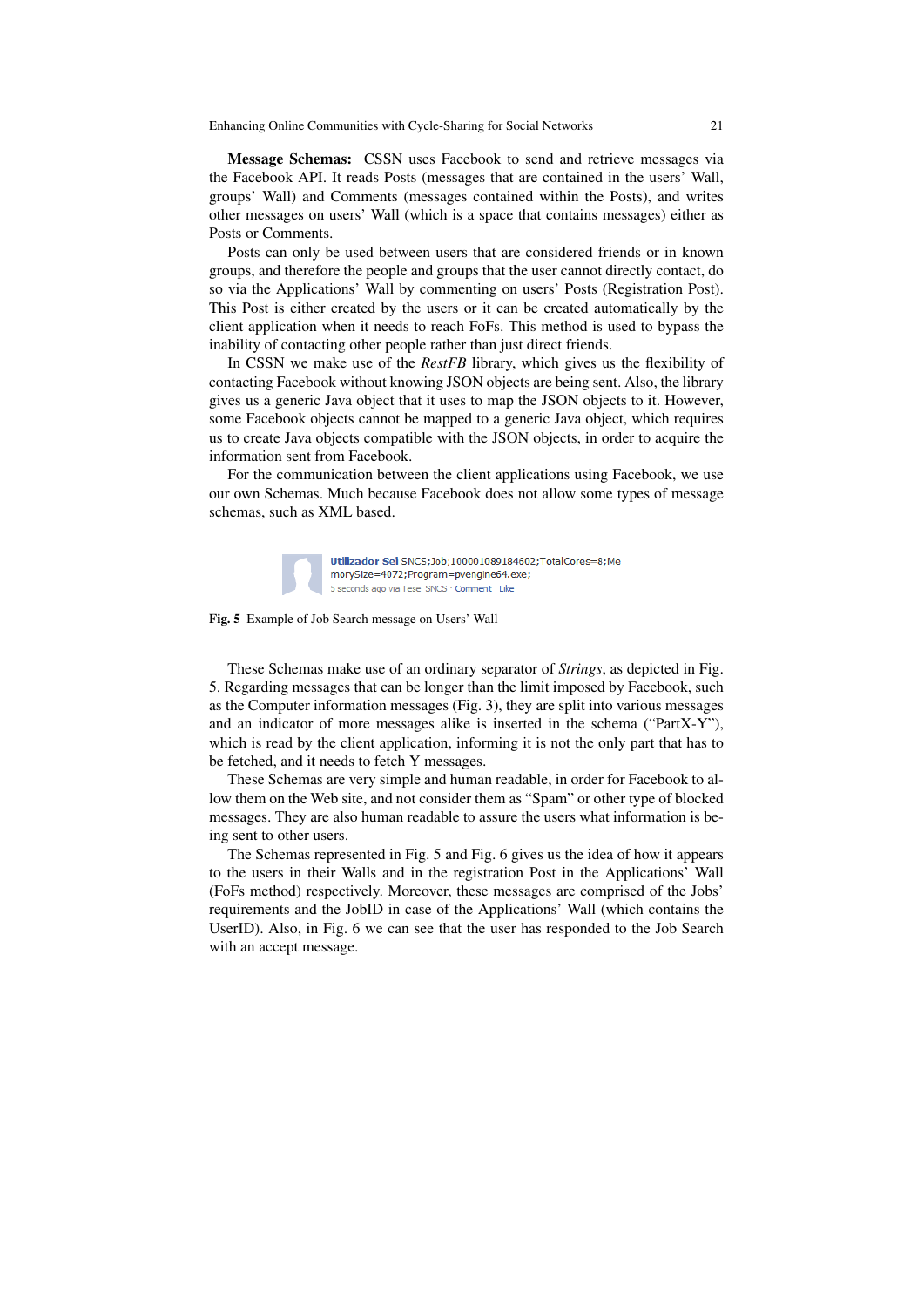#### 22 Nuno Apolónia, Paulo Ferreira and Luís Veiga



Fig. 6 Example of Job Search and Acceptance messages in Applications' Wall

CSSN Constraints: The decision of using Facebook as the Social Network for interactions between people, has brought some constraints due to the limitations that Facebook enforces, either with the Use Terms or their API.

In order to interact between users, the client application normally uses the Posts method, which can not be guaranteed between users that are not friends. As such, we use the method of redirecting messages, by sending it to a friends' Wall, so that the users' client application can direct it to the proper Wall, meaning its friends (the FoFs method). To reduce traffic "spam" we avoid loops in message exchanges among users who are friends.

In the case of sending messages, Facebook has limited the size of the messages that can be sent by outside applications (in the order of 420 characters), and the method used to circumvent it was to split messages in smaller ones, making the client application verify from all the Posts their message type and from whom they belong to.

## 5 Evaluation

In this section we present the evaluation of CSSN regarding its performance, stability and viability for using a Social Network to achieve public-resource sharing. Our focus is demonstrating the practicality of resource and service discovery, by recruiting as many users as possible to execute *Gridlets*. We also evaluate integration with the normal usage of the Social Network, which in the user's point of view would be the amount of information perceived in the Social Network, which should be kept minimal. Finally, as CSSN is designed to provide idle cycles to be used to process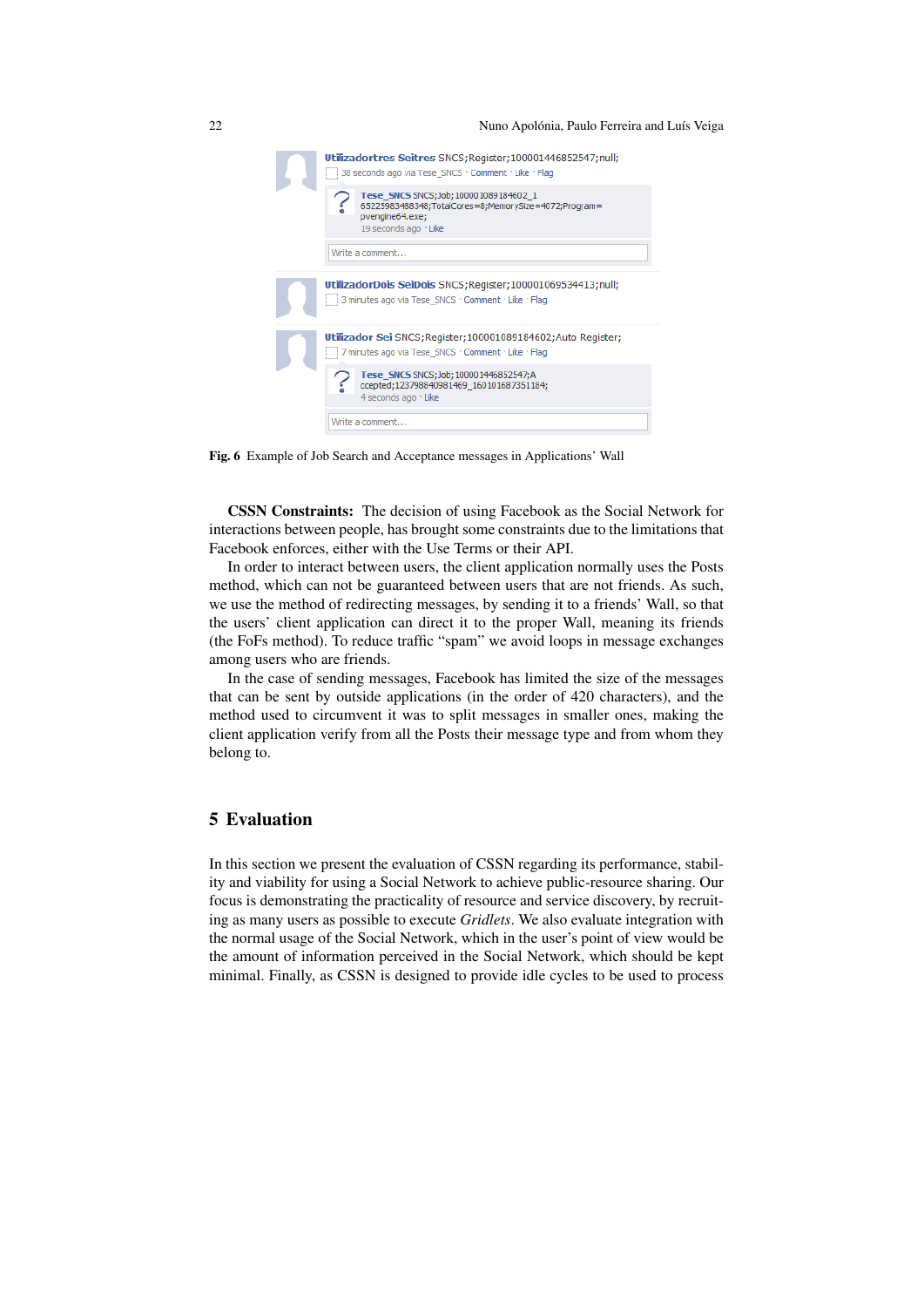the upcoming *Gridlets* with real world applications, the client application was tested with ray-tracing jobs in a "more realistic" environment as described in this section. In order to perform all the tests we constructed several scenarios, where the environment for each would change. In these scenarios we changed the number of users involved and also their roles, i.e. in scenario 1, as depicted in Fig. 7, we considered 2 friends, 2 FoF and a group with 3 users, where one of them was a FoF. The number of *Gridlets* as 7 and the processing time is only 5 minutes for each *Gridlet*.

In scenario 2, as depicted in Fig. 10, a "more realistic" scenario is considered, where there are Friends, FoF and other people connected by a Group, while also increasing the number of Jobs to 2, and the total number of *Gridlets* to 15, with the same processing time for each *Gridlet* as before.

For the last scenario, we considered to execute *Gridlets* in a real program (Pov-Ray) which renders an image, to understand exactly the consequences of the added overheads of CSSN to the overall process.



Fig. 7 CSSN Scenario 1 View

Scenario 1: Scenario 1 bring us a view of a Social Network, where the user Starter is connected to two Friends, which are connected to one FoF each and a group with three other people, where one of them is a FoF. The number of *Gridlets* is 7 and their processing time is of only 5 minutes.

For this scenario we assume that the client applications have "registered" in the Applications' Wall, that each of the group members has already accepted group membership and that the client application is already running in the users' computers. Moreover, we assume that the time to process a realistic *Gridlet* can be more than 5 minutes and therefore the time spent is sufficient to determine the viability of using the Social Network to achieve our works' goals, and also the processing time of a *Gridlet* data does not change the inherited overheads of CSSN. In this scenario the requirements to process a *Gridlet* are "TotalCores=2; MemorySize=4078; Program=Gridlet.exe", and each CSSN client that processes the *Gridlet* is able to accept its conditions (however they still need to assess if they have idle cycles to spare). In the results for this scenario, as depicted in Fig. 8, we can see that the times to complete a Job were in the order of 11 minutes. Although, in Test 1 the user FoF2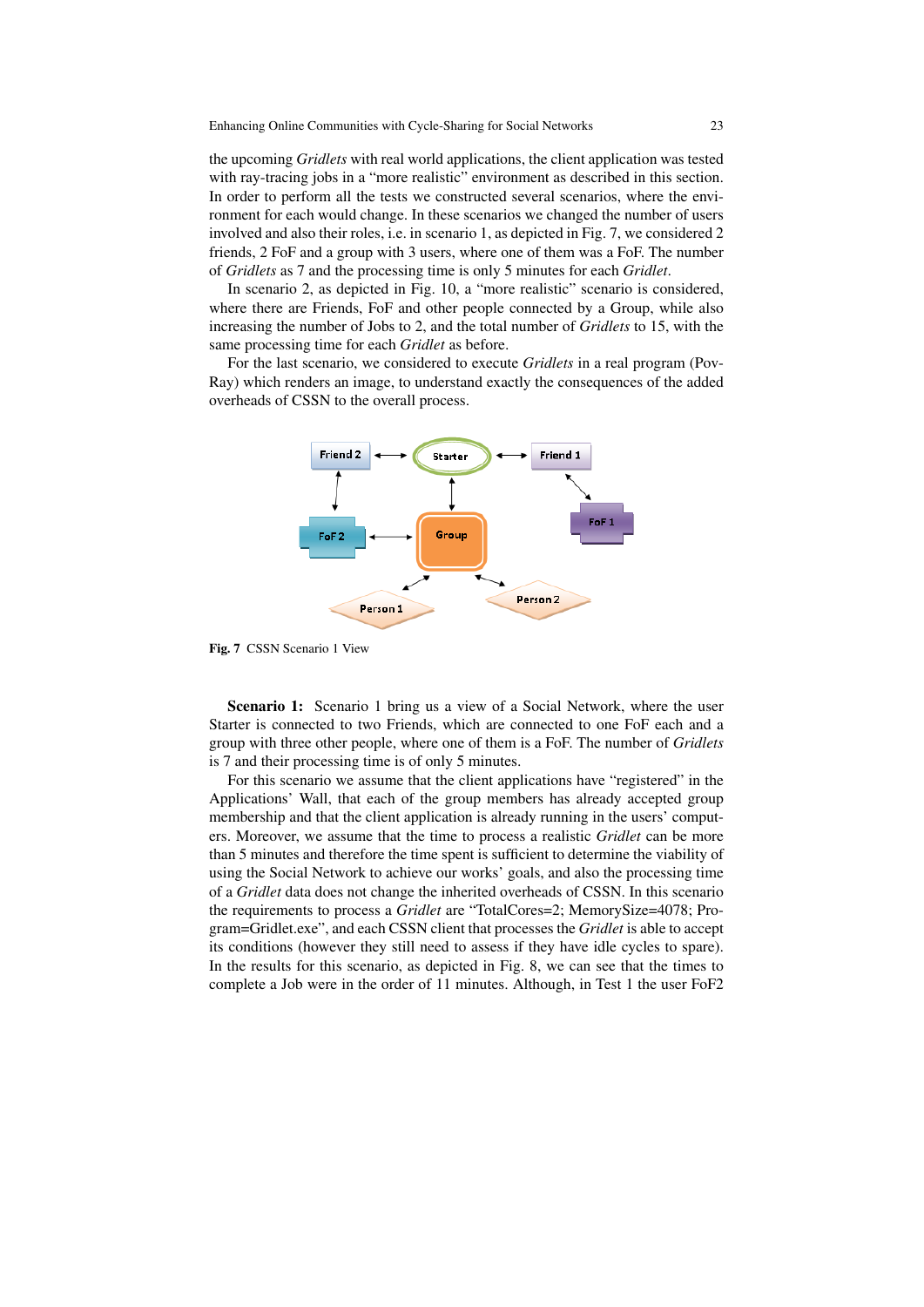

Fig. 8 Total times for Scenario 1

did not receive the last *Gridlet* as it was supposed to, and in Test 4 the user FoF2 crashed and recovered the last *Gridlet* in time to repeat its execution and complete it. These situations show that the total times will be hindered by the fact that people are not always in a *Away* state and also by giving more than one *Gridlet* to the same user, the Job will have longer completion times. However, we cannot always expect to find as many users as the number of *Gridlets* needed to complete a Job.



Fig. 9 Communication Times for Scenario 1

We can also see that the overhead of CSSN is minimal considering the processing time of the *Gridlets*, which makes it possible to have speedups on data processing. However, we cannot estimate the exact added time of the Social network usage, since these times can vary with the Social Networks' traffic load at the time of use.

Figure 9 explains in detail how much time each task takes in relation with the starting point. It can take less than 1 minute for users' client applications to find and accept new Jobs. The higher spikes are caused by the fact that the client application only found the *Gridlet* some minutes later due to its *Offline* state and between the found tasks and completed tasks (for each user) we can see the processing time of the *Gridlet* (5 minutes).

Scenario 2: Scenario 2 is an attempt to test CSSN in a more realistic environment, having a more complex network of users. As depicted in Fig. 10, we have two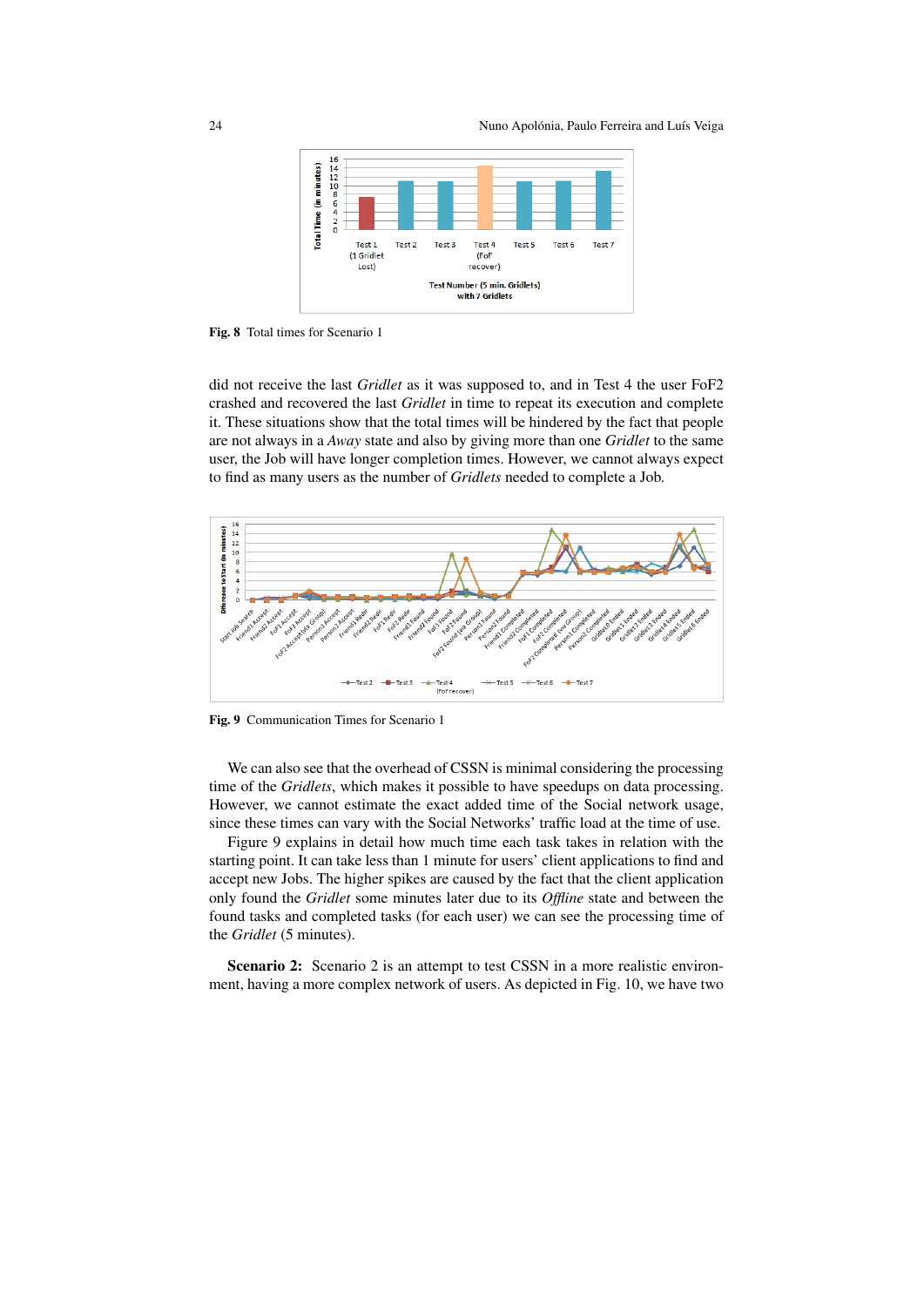

Fig. 10 CSSN Scenario 2 View

users who start a Job (User 1 and 6), where User 1 has three Friends (User 2, 7 and 15), User 6 has two Friends (User 8 and 15). User 2 and 15 have each a FoF not connected to anyone else. Also, we created a group with six people (User 1, 2, 4, 5, 6 and 7). The layout of this network is made in a attempt to maximize the diversity of the users' roles, making it possible for a Job request to reach any kind of users.

In this scenario, User 1 and 6 start a Job each, that contains 8 and 7 *Gridlets* respectively, making a total of 15 *Gridlets* to be processed by any of the users in this network. The client application does not restrain itself to gather only one *Gridlet* for each Job, however it only accepts a Job request per user for each Wall (Group, Wall, Applications' Wall) that the Job request appears in. This means that, for example, User 7 can accept Jobs from the Group it is connected to, from its friend (User 1), and its friend (User 8), where the latter connection is of FoF to User 6; thus, in this network it could acquire four *Gridlets*.



Fig. 11 Total times for Scenario 2

For this scenario we assume that each Job has less *Gridlets* than users that can be connected to a user submitting requests (e.g., User1 and User6), in order to simulate a larger network where the user could have potentially hundreds of connections, that could either accept or deny the request. Each client application must already be "registered" in the Applications' Wall, the group members already established and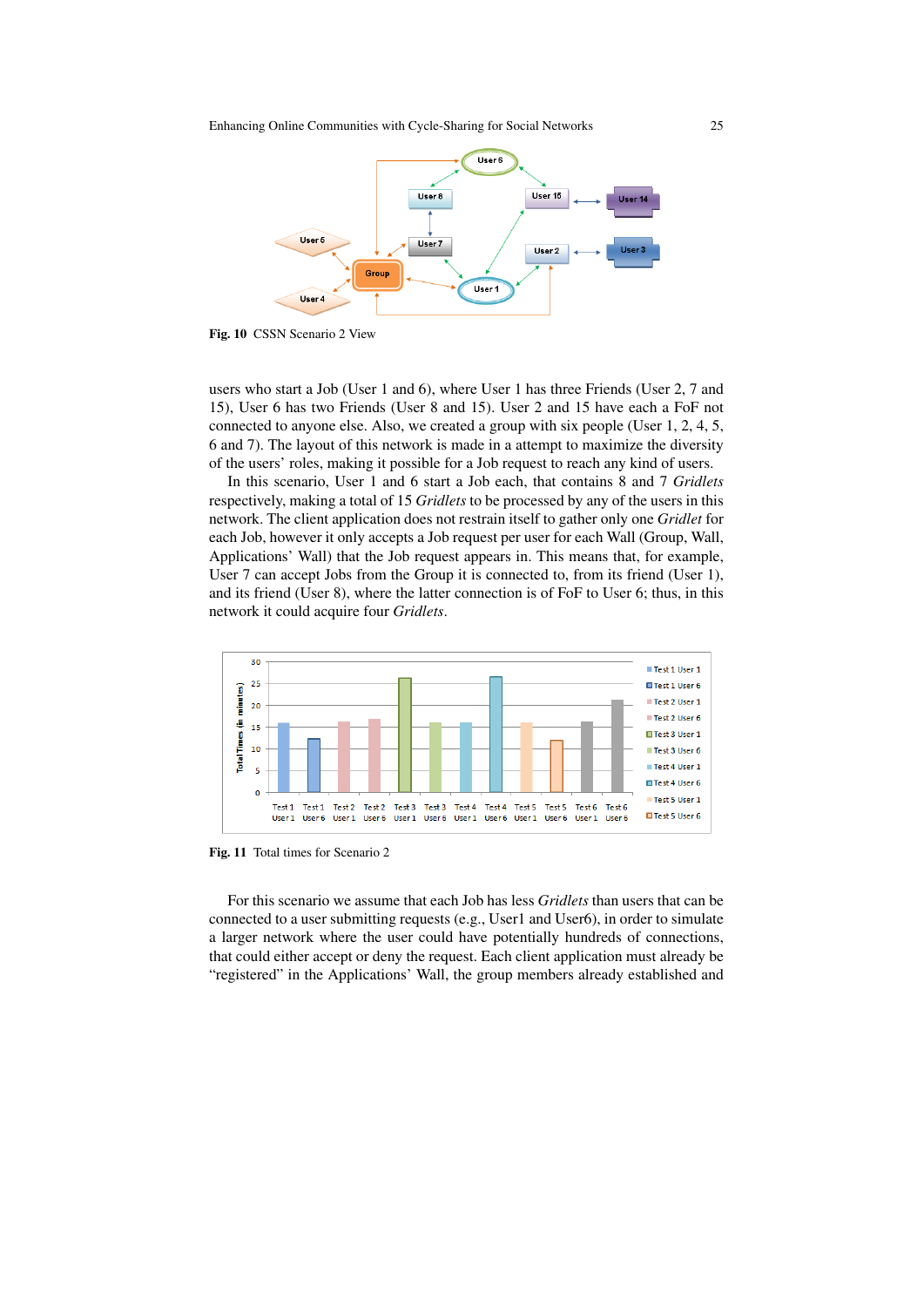the client application be running prior to the Jobs submissions. Furthermore, the two Jobs are started roughly around the same time in order for the client applications to retrieve the *Gridlets* in any given order.

The results for scenario 2, as depicted in Fig. 11, bring us closer to understand how CSSN performs in a realistic environment. In this scenario, we can see that the total times can vary depending on factors such as number of *Gridlets*, users states (*Offline* versus *Online*), number of users/groups involved, Social Network latency and use of concurrent *Gridlets* (or *Gridlet* queue).

The times on this scenario are around 16 minutes to complete both Jobs; however, we can see that in Test 1 and 5 the Job initiated by User 6 was completed 5 minutes earlier than in the other tests, this is due to the fact that the *Gridlets* were evenly distributed among the available users.



Fig. 12 Communication Times for Scenario 2 Test 4

In Test 4, as depicted in Fig. 12 we can see the added time due to the Social Network latency, where two of the *Gridlets* were retrieved only after all other *Gridlets* were already processed, and thus hindering CSSN performance.



Fig. 13 CSSN Scenario 3 View

Scenario 3: Scenario 3 was designed in order to evaluate the performance with a real program that renders images. In this scenario, as depicted in Fig. 13 we have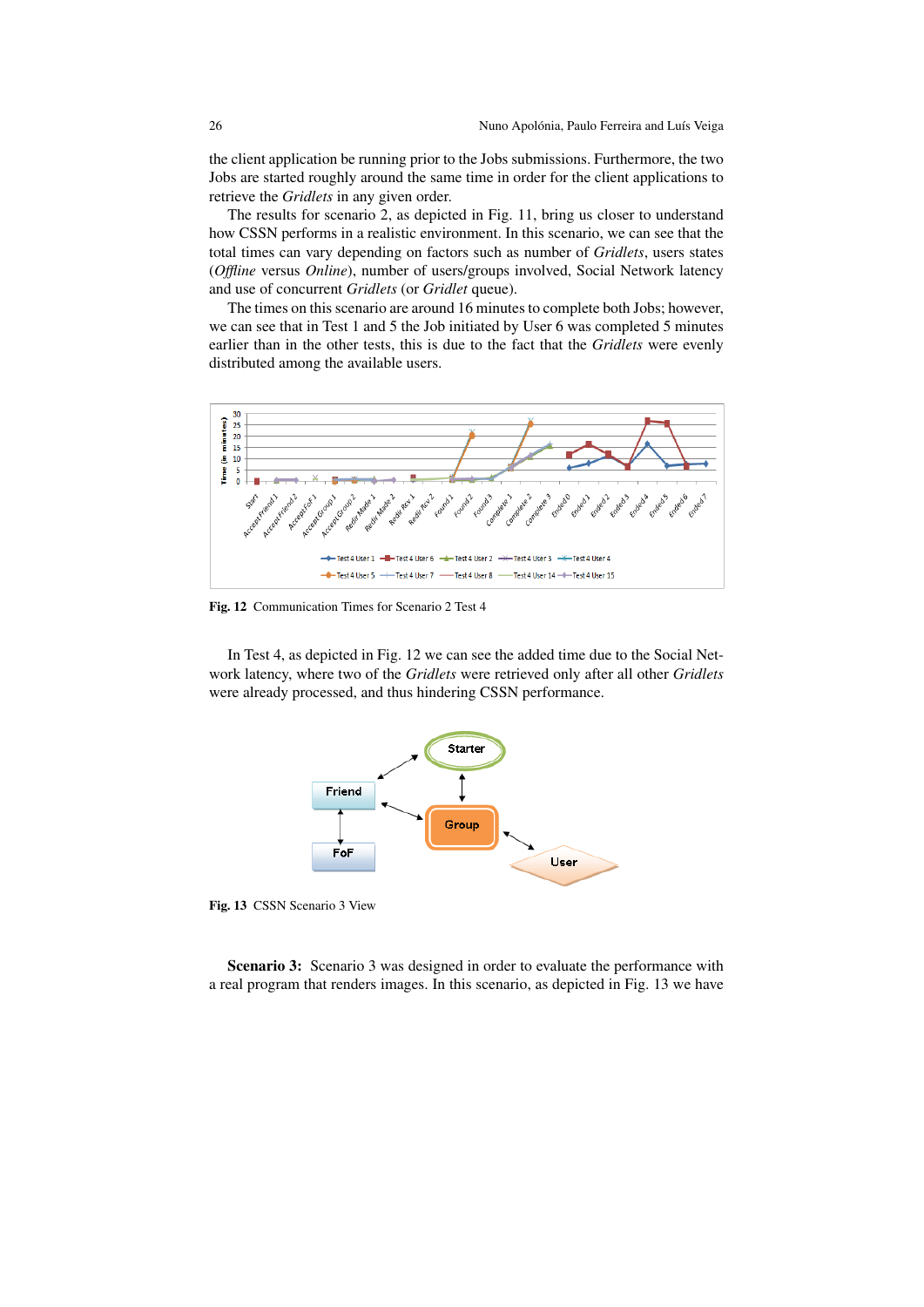one friend, one FoF and two users in a group (not counting with the user Starter) where one of them is the friend. The goal of this scenario is to know if CSSN can function with a real processing program, such as Pov-Ray, which is used in the tests. For each test the number of *Gridlets* to be completed is 4 and their execution times in the processing computers are undefined, as they depend on the computers' hardware states and capabilities. However, the first data file (for Test 1) is smaller than the second one (used in Test 2) and Test 3 uses the same file as the second test, but with different rendering options. Furthermore, we use a direct transfer method to retrieve the data files in both ways (Starter to User and vice versa) for each test. Also, we assume that the client applications are running prior to the start of the Job.



Fig. 14 Rendering Test Times for Scenario 3

Test 1 is initiated with the property arguments as being:

*"-A0.3 -W1280 -H720 -D -O'*\$*dir.output*\$*abyss rend.bmp' -P +Q9 /EXIT /RENDER '*\$*dir.exec*\$ *abyss.pov' "*

and the program property as "pvengine64.exe", which in every CSSN is defined (by the user) in the "Programs list".

For Test 2, the arguments property is altered to become: *"-A0.3 -W1280 -H720 -D -O'*\$*dir.output*\$*balcony rend.bmp' -P +Q9 +R5 /EXIT /RENDER '*\$*dir.exec*\$*balcony.pov' "* and with the same program parameter as the latter test.

In Test 3 we modify the arguments property to be:

*"-A0.0 -W3921 -H2767 -R200 -D -O'*\$*dir.output*\$*balcony render.bmp' -P +Q9 /EXIT /RENDER '*\$*dir.exec*\$*balcony.pov' "*, which modifies the images properties, such as anti-aliases, resolution and how many rays POV-Ray will supersample with when it is antialiasing, in order to have a longer running *Gridlet*, and also the program property still remains the same.

The results for scenario 3 confirmed that CSSN can gain speedups against local execution, as depicted in Fig. 14, where we have the total times of Test 1 around 6 minutes, Test 2 around 14 minutes and Test 3 with 81 minutes.

Furthermore, in all the tests the friend user processes 2 *Gridlets*, meaning that it queues one to be processed when it has idle cycles to spare. We can also see in Fig. 15 that although each task can take some time to execute, the average performance can be acceptable for *Gridlets* that have higher processing times.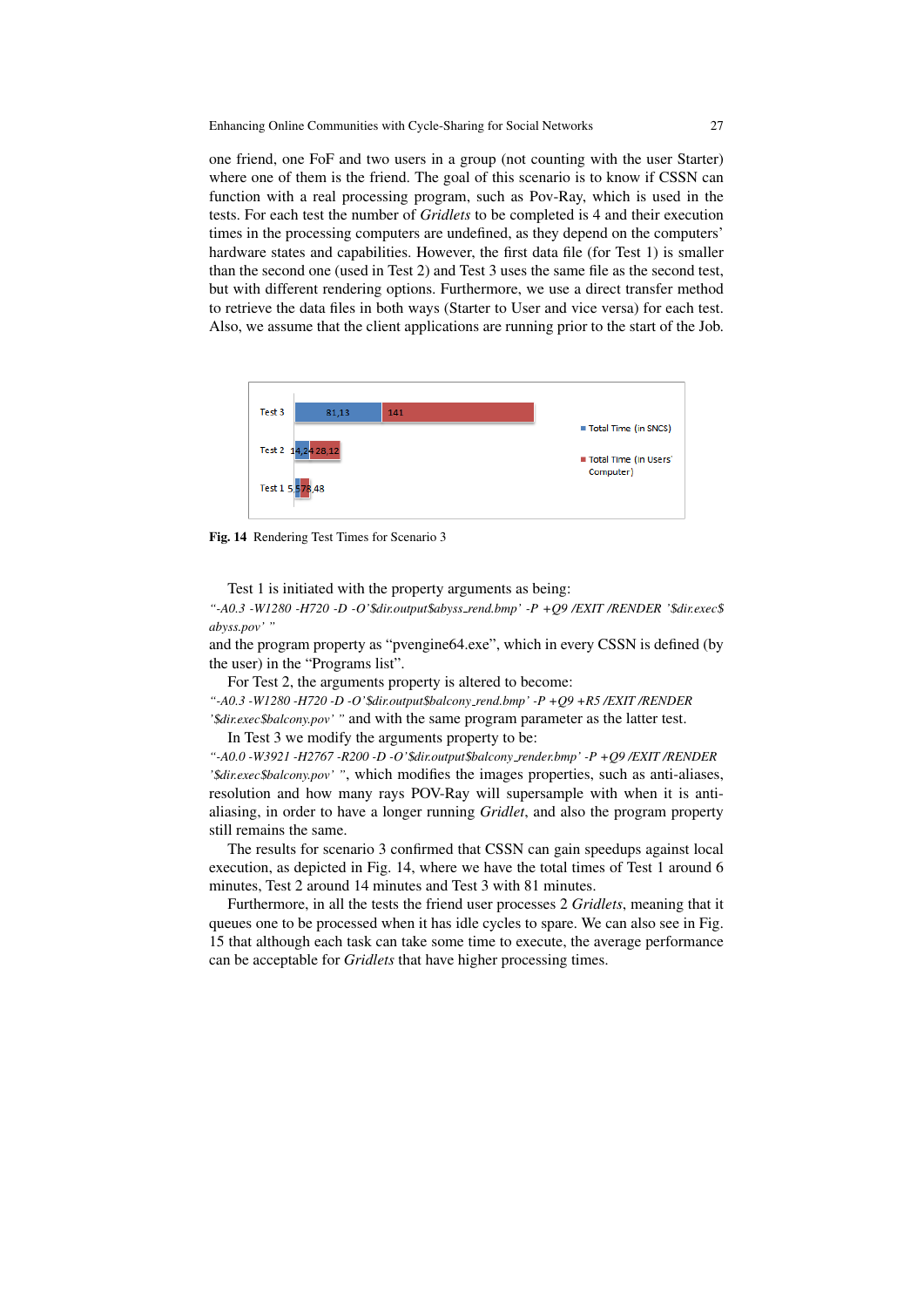

Fig. 15 Communication Times for Scenario 3

Moreover, the first test suffers from communication latency, i.e. the task FoF Accept (accepting the Job from the Applications' Wall) takes more time to execute than in the second test.

Test 3 demonstrates that with longer running *Gridlets*, the variables that hinder the overall performance can be amortized by the difference that it would take to process all the data in the user's computer.

Discussion: When comparing with local execution, CSSN decreased the total processing time, compared to what it would have consumed in the users' computers, meaning that CSSN achieves overall speedups on Jobs.

We can also state that the overhead that CSSN imposes on the overall process is minimal compared to the time it takes to process a *Gridlet*, which in realistic terms it can be more than 1 hour. However, times can be hindered from the fact that searching for resources may not return positive results, or that the total resources available are less than the number of *Gridlets* to be processed, or even that latency of Facebook servers may vary with their global traffic load.

We can also conclude that the number of messages varies with the number of users (friends, FoFs and groups) that comes in contact with the Job, while varying with the number of *Gridlets* comprising the Job.

We can state that the number of messages sent to Facebook are proportionally increased by the number of users in the network, meaning that a Job may receive as many accepts and denies messages as users in the network. Although, the user may not be aware of this in the long run, because those messages are erased when they are no longer needed, making a clean environment in Facebook, meaning that we can accomplish our goal of making CSSN viable to use Facebook without hindering the usage of the Social Network.

We can also conclude that the method used to contact FoFs hinders the total times, although in our tests the delays were not significant as compared to the overall process.

Moreover, we can confirm that the users can donate their resources (CPU time) for other users' consumption and for users' groups that would have interest in ac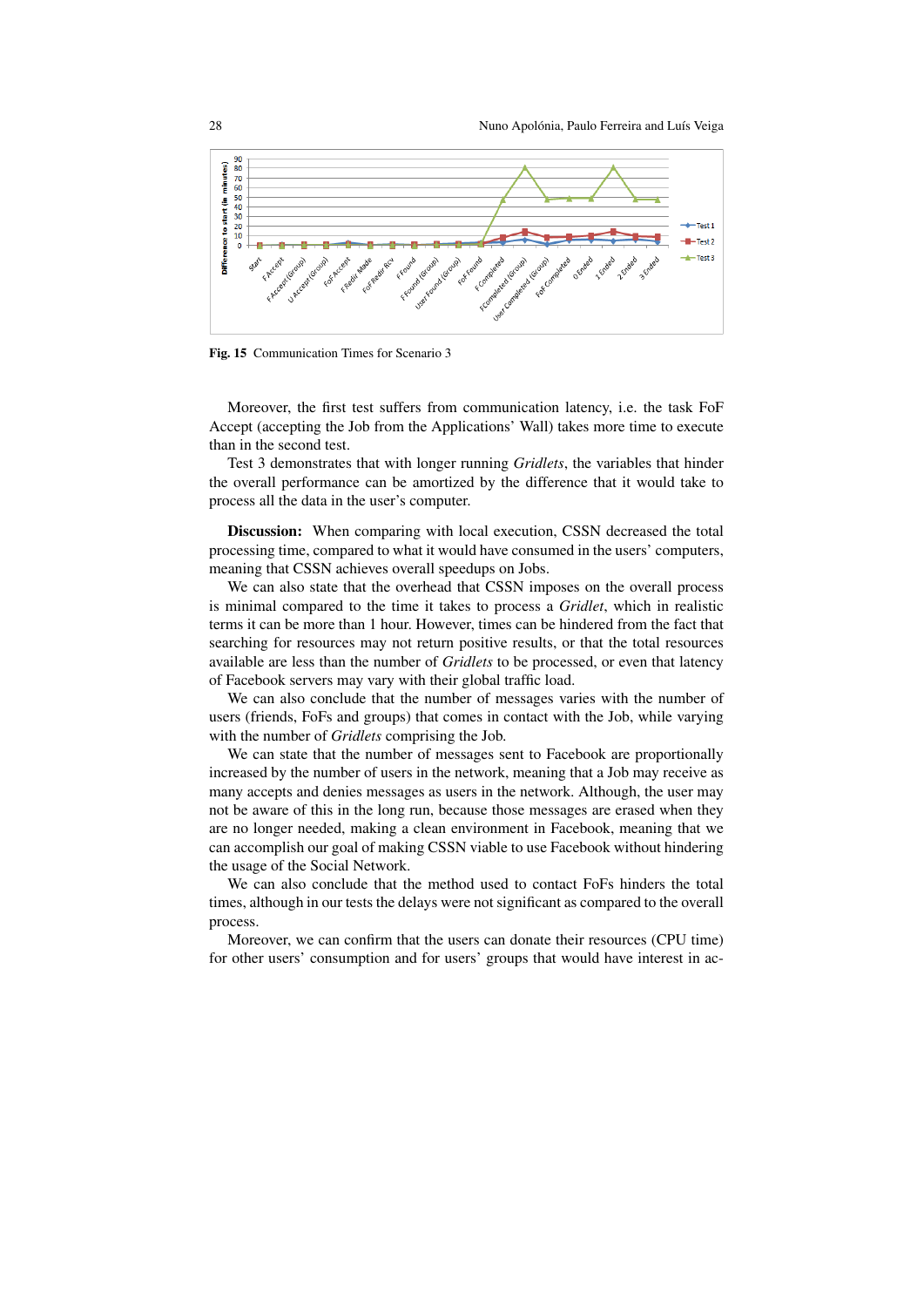quiring more processing power. Also, takes advantage of other users' resources with the same interests (or in the same groups) to further speedup their own programs.

In conclusion, even with the latency variables and excess messages introduced by the interaction between users, using a Social Network, CSSN can definitely use the dispersed and idle resources available on these networks to speedup application execution, that would take more time in the users' computer.

# 6 Conclusion

In this project we presented a new method of resource and service discovery through the use of a Social Network. It is also considered that by making use of a Social Network already established, we can involve more people to donate their computers' idle cycles. Also, we analyzed Peer-to-Peer networks and Grids to understand the related problems like efficient resource discovery, while also analyzing Social Networks and user interactions to understand how we can achieve our works' goals.

The idea of distributed computing has enabled other projects to create environments to execute common applications used by desktop computer users. Anyone can join or create its own network to share and receive idle cycles for its own usage. However, this may not be practical for common users, because they might not have the resources or capabilities to gather enough users (or computers) for their problems. This idea suites small networks within communities, or enterprises in order to gather idle cycles for common applications' execution.

Social Networks were a step forward for user interactions in the Internet, since Web sites, such as Facebook and MySpace are used for personal or business interactions at any given time, i.e. friends interactions or advertising.

Studies done to these networks demonstrate that they follow some properties of Small-World networks. On these networks a user can reach another with just a few links; more, there is a small group of users with many links (to others) and a larger group with fewer links. We can also see this in a P2P perspective, where users with many links are super-peers connected by users with fewer links (peers). This lead us to believe that we could utilize these networks for other purposes, other than messaging and interaction, much like using P2P networks for global distributed computing.

Our work describes Cycle-Sharing in Social Networks (CSSN), a Web-enabled platform, which is designed to use Facebook, to search for potential idle resources available on this type of network, also enabling public-resource sharing within a Social Network.

The main approach for CSSN is to have a client application split into two parts. One that interacts with the Social Network using *REST* or *Graph* protocols; and another to interact with the users' computers for local resource discovery, and the Ginger Middleware for creation and aggregation of *Gridlets*.

CSSN main concern is to actually achieve resource and application discovery, while being able to perform resource sharing; thus, our works' primary concerns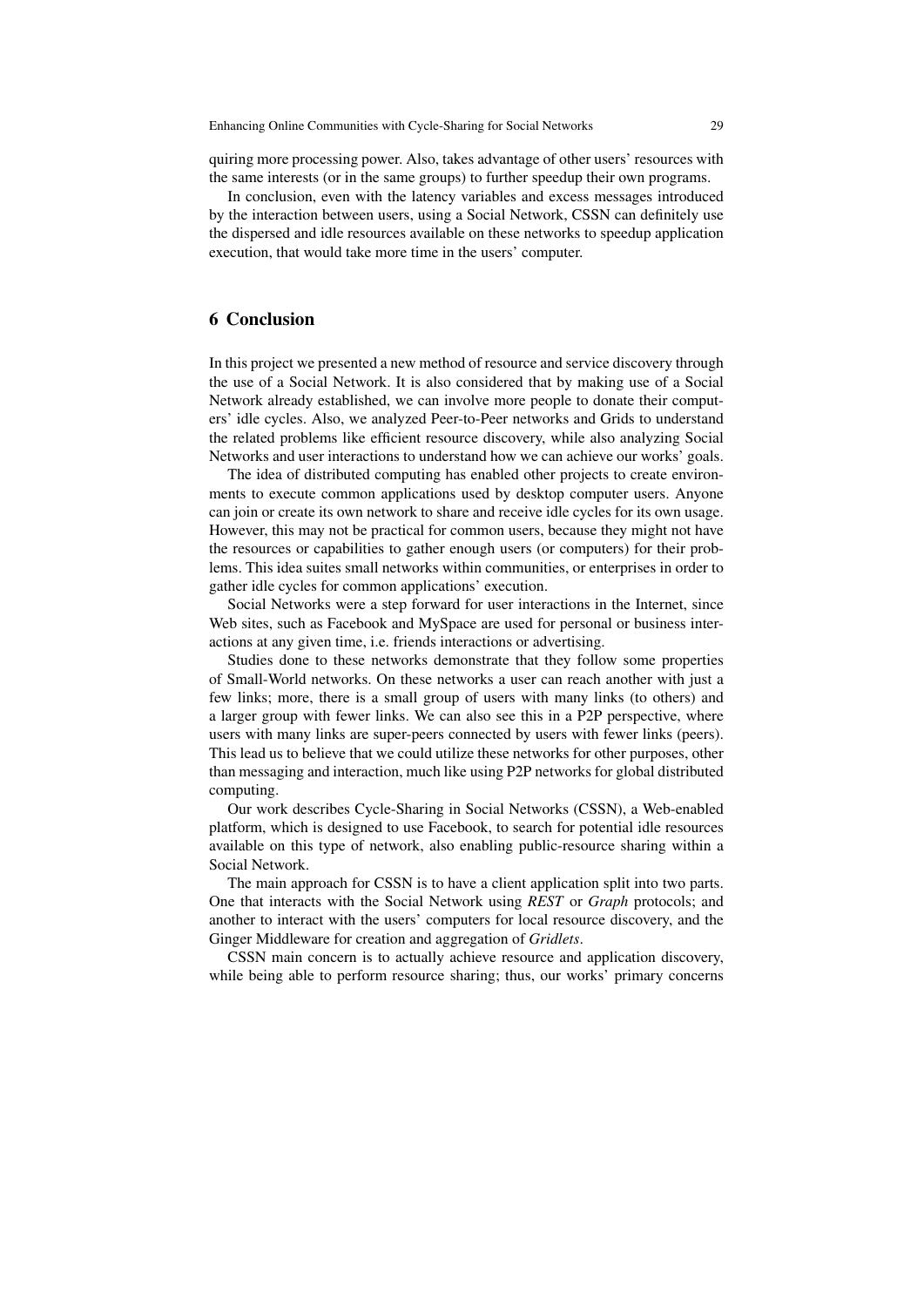were to utilize users' computers in a way that would help common users to share their resources (when not needed) and to use others' resources to gain computational cycles for their own applications. After a successful submission of a Job, the CSSN requesting client starts a search for resources that could meet the requirements of that particular Job. Moreover, it sends a Job Search message to the users' friends, to groups which could have the capabilities to process the Job, and also to the users' friends of friends (FoFs).

We evaluated CSSN with scenarios to determine how it would manage in such environments. Several scenarios were created in order to test CSSN regarding its performance, stability and viability for using a Social Network to achieve cyclesharing, and resource and application discovery. These ranged from a simple one to derive speed-up and latency measurements, to more sophisticated ones with more diverse user's roles, and employing real applications such as Pov-Ray.

With the obtained results, we can conclude that while the total times for processing a Job gained speedups against local execution in the users' computers, this can be hindered by some variables: latency of Facebook servers, the fact that searching for resources among Social Networks users may not return positive results, and that the total number of available resources is less than the number of *Gridlets* that comprises a Job.

However, with functional and quantitative evaluation, we can conclude that the results are encouraging despite the overheads introduced by the variable Facebook latency, and the intermediate messaging among FoFs. In fact, with CSSN, Jobs are completed faster than in the user's computer, also releasing it for other tasks. The performance gains would increase with longer running *Gridlets* (more realistically about 1 hour) by amortizing overheads attributable to Facebook and communication.

We can conclude that our works' goals have been successfully met. It is possible to utilize a Social Network to perform resource and service discovery, and also global distributed computing. Furthermore, by introducing the concept of global resource sharing to Social Network users, we believe that any common user can utilize CSSN to make use of idle resources scattered across the World to further advance process parallelization and continue decrease in processing waiting times. We also hope that this project may contribute to the study and advancements made to novel cycle-sharing models.

Future work: In the future, we plan to augment the testing scenarios to address the issues of having a realistic environment, completing it with results of real peoples' usage and longer running *Gridlets*. We intend to extend the use of processing programs to include more common applications, such as video encoding, among others.

Moreover, we believe that Jobs completion and the search for resources would benefit with requirements' semantics, increasing the chance to direct *Gridlets* to peoples' computers that would satisfy the requirements.

Also, the use of topic ontologies would greatly help in determining the number of users that may be able to help in a Job, while also focusing on those users that have more interest in such topics. Thus, CSSN could search for specific groups using the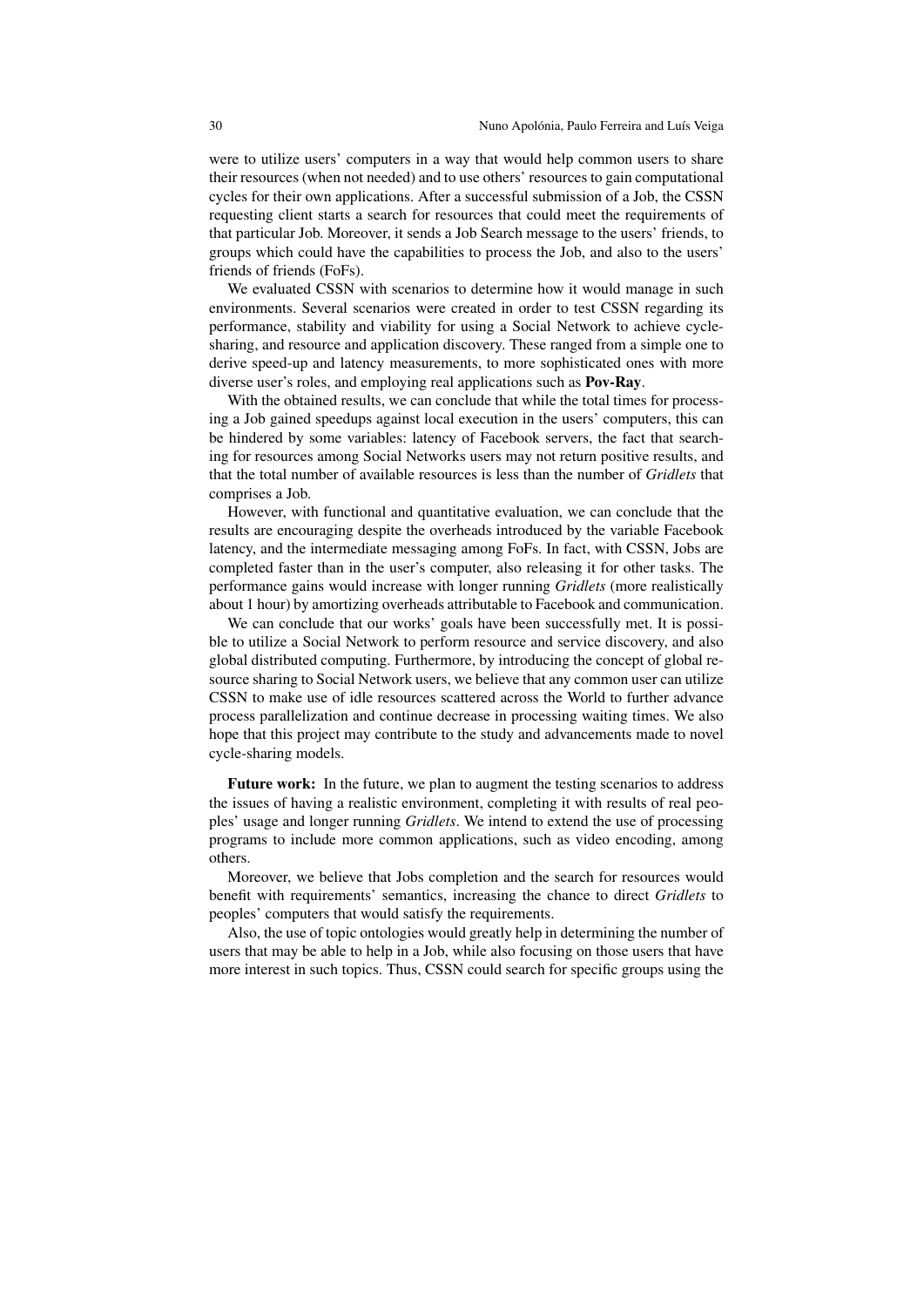Jobs' topics as a point of reference, in order to obtain the groups that would be more favorable to that particular Job.

Furthermore, we could extend the parameters of cycle-sharing to perform a form of advance scheduling: CSSN would request resources before starting a Job in order to avoid the lack of resources, and decrease the overheads attributable to resource discovery in the Job search requests.

Moreover, to continue further development of CSSN and study on our works' goals, we plan to support other Social Networks, to perform cycle-sharing between the users. Also, we plan to substitute the need of having a stand-alone application, by embedding the CSSN client with the Browser, in order to gather resources and process *Gridlets* while the users are navigating through the Social Network or the Internet.

Acknowledgements: This work was supported by national funds through FCT Fundacão para a Ciencia e a Tecnologia, under project PEst-OE/EEI/LA0021/2011 and project PTDC/EIA- ˆ EIA/102250/2008.

### References

- [ACK<sup>+</sup>02] D.P. Anderson, J. Cobb, E. Korpela, M. Lebofsky, and D. Werthimer. SETI@ home: an experiment in public-resource computing. *Communications of the ACM*, 45(11):56–61, 2002.
- [AFG+10] M. Armbrust, A. Fox, R. Griffith, A.D. Joseph, R.H. Katz, A. Konwinski, G. Lee, D.A. Patterson, A. Rabkin, I. Stoica, et al. A view of cloud computing. *Communications of the ACM*, 53(4):50–58, 2010.
- [And04] D.P. Anderson. BOINC: A system for public-resource computing and storage. In *proceedings of the 5th IEEE/ACM International Workshop on Grid Computing*, pages 4–10. IEEE Computer Society, 2004.
- [ASBS00] L.A.N. Amaral, A. Scala, M. Barthelemy, and HE Stanley. Classes of small-world networks. *Proceedings of the National Academy of Sciences of the United States of America*, 97(21):11149–11152, 2000.
- [ATS04] S. Androutsellis-Theotokis and D. Spinellis. A survey of peer-to-peer content distribution technologies. *ACM Computing Surveys (CSUR)*, 36(4):335–371, 2004.
- [Bac06] L. Backstrom. Group formation in large social networks: membership, growth, and evolution. In *KDD 06: Proceedings of the 12th ACM SIGKDD international conference on Knowledge discovery and data mining*, pages 44–54. ACM Press, 2006.
- [BTM07] F. Boldrin, C. Taddia, and G. Mazzini. Distributed Computing Through Web Browser. In *IEEE 66th Vehicular Technology Conference, 2007. VTC-2007 Fall*, pages 2020– 2024, 2007.
- [CCRB10] K. Chard, S. Caton, O. Rana, and K. Bubendorfer. Social Cloud: Cloud Computing in Social Networks. In *2010 IEEE 3rd International Conference on Cloud Computing*, pages 99–106. IEEE, 2010.
- [CGM02] A. Crespo and H. Garcia-Molina. Routing indices for peer-to-peer systems. In *International Conference on Distributed Computing Systems*, volume 22, pages 23–34. IEEE Computer Society; 1999, 2002.
- [CPJ05] D. Crane, E. Pascarello, and D. James. *Ajax in action*. Manning Publications Co. Greenwich, CT, USA, 2005.
- [DG08] Jeffrey Dean and Sanjay Ghemawat. MapReduce: simplified data processing on large clusters. *Commun. ACM*, 51(1):107–113, January 2008.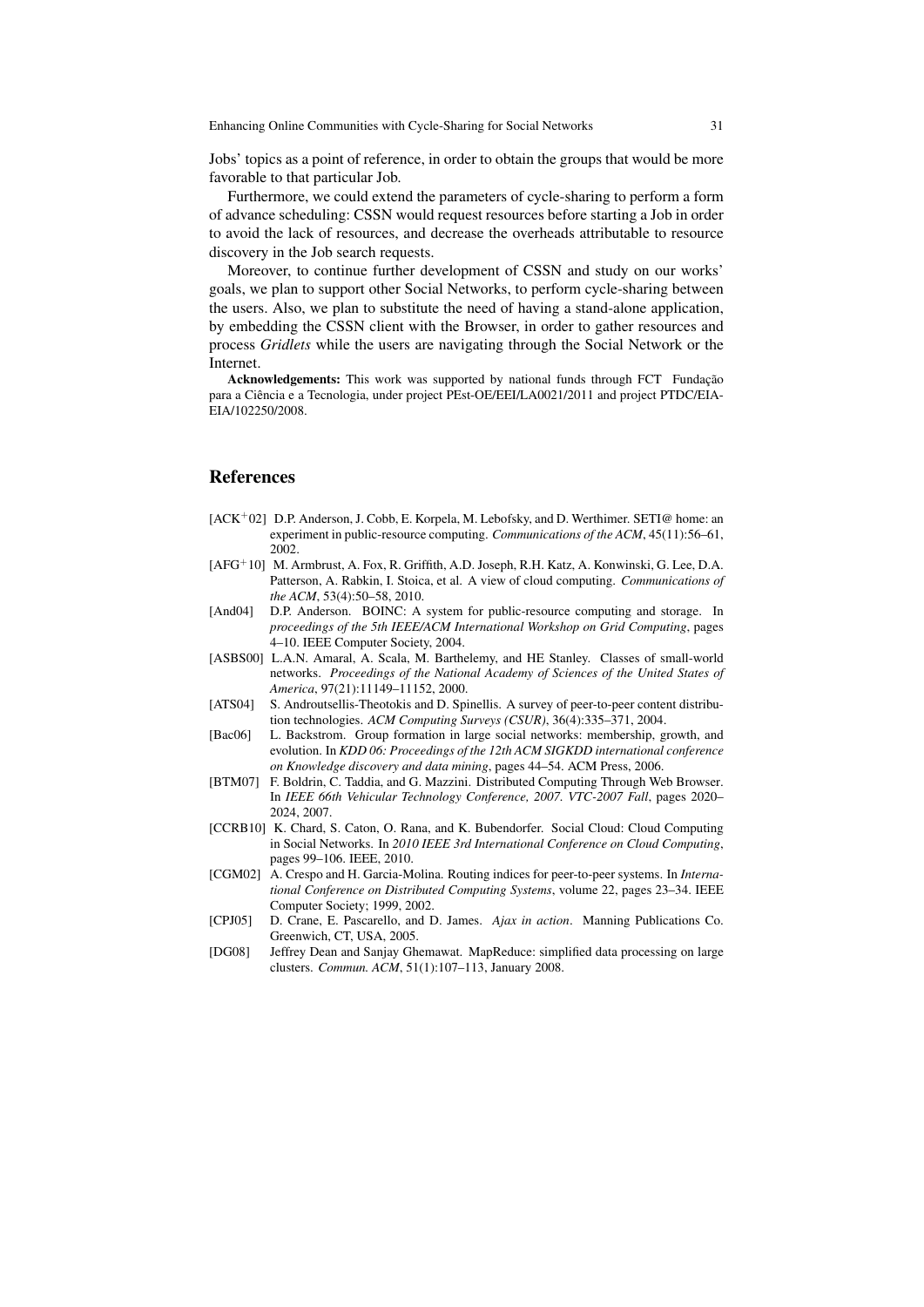- [FBJW08] R. J. Figueiredo, P. Boykin, P. Juste, and D. Wolinsky. Integrating overlay and social networks for seamless p2p networking. In *Workshop on Enabling Technologies: Infrastructure for Collaborative Enterprises, 2008. WETICE'08. IEEE 17th*, pages 93– 98. IEEE, 2008.
- [FKNT02] I. Foster, C. Kesselman, J.M. Nick, and S. Tuecke. Grid services for distributed system integration. *IEEE Computer, 35 (6)*, pages 37–46, 2002.
- [FT02] R. T. Fielding and R. N. Taylor. Principled design of the modern web architecture. *ACM Transactions on Internet Technology*, 2(2):115–150, 2002.
- [Goo98] D. Goodman. *Dynamic HTML: the definitive reference*. O'Reilly & Associates, Inc. Sebastopol, CA, USA, 1998.
- [KLXH04] B. Knutsson, H. Lu, W. Xu, and B. Hopkins. Peer-to-peer support for massively multiplayer games. In *IEEE INFOCOM*, volume 1, pages 96–107. IEEE, 2004.
- [LAM07] L. Liu, N. Antonopoulos, and S. Mackin. Social peer-to-peer for resource discovery. In *Parallel, Distributed and Network-Based Processing, 2007. PDP'07. 15th EUROMI-CRO International Conference on*, pages 459–466. IEEE, 2007.
- [LCC<sup>+</sup>02] Q. Lv, P. Cao, E. Cohen, K. Li, and S. Shenker. Search and replication in unstructured peer-to-peer networks. In *Proceedings of the 16th international conference on Supercomputing*, pages 84–95. ACM New York, NY, USA, 2002.
- [LKR04] J. Liang, R. Kumar, and K.W. Ross. Understanding kazaa. *Manuscript, Polytechnic Univ*, 2004.
- [LSSV09] S. M. Larson, D. Snow, M. Shirts, and S. Pande Vijay. Folding@home and genome@home: Using distributed computing to tackle previously intractable problems in computational biology. *Arxiv preprint arXiv:0901.0866*, 2009.
- [Man03] G.S. Manku. Routing networks for distributed hash tables. In *Proceedings of the 22nd annual symposium on Principles of distributed computing*, pages 133–142. ACM New York, NY, USA, 2003.
- [MBAS06] M. Mowbray, F. Brasileiro, N. Andrade, and J. Santana. A reciprocation-based economy for multiple services in peer-to-peer grids. In *Peer-to-Peer Computing, 2006. P2P 2006. 6th IEEE International Conference on*, pages 193–202. IEEE, 2006.
- [MGD06] A. Mislove, K.P. Gummadi, and P. Druschel. Exploiting social networks for internet search. *Proceedings of the 5th Workshop on Hot Topics in Networks (HotNets-V), Irvine, CA*, pages 79–84, 2006.
- [MM02] P. Maymounkov and D. Mazieres. Kademlia: A peer-to-peer information system based on the xor metric. *Proceedings of IPTPS02, Cambridge, USA*, 1:53–65, 2002.
- [OBBO04] A. O'Connor, C. Brady, P. Byrne, and A. Olivré. Characterising the eDonkey Peerto-Peer File Sharing Network. *Computer Science Department, Trinity College Dublin, Ireland, Tech. Rep*, 2004.
- [PFM+05] C. Papadakis, P. Fragopoulou, E. Markatos, E. Athanasopoulos, M. Dikaiakos, and A. Labrinidis. A feedback-based approach to reduce duplicate messages in unstructured peer-to-peer networks. *Integrated Workshop on GRID Research*, pages 103–118, 2005.
- [RD01] A. Rowstron and P. Druschel. Pastry: Scalable, decentralized object location, and routing for large-scale peer-to-peer systems. In *Middleware 2001*, pages 329–350. Springer, 2001.
- [RFH<sup>+</sup>01] S. Ratnasamy, P. Francis, M. Handley, R. Karp, and S. Schenker. A scalable contentaddressable network. In *Proceedings of the 2001 conference on Applications, technologies, architectures, and protocols for computer communications*, pages 161–172. ACM, 2001.
- [RRV10] P.D. Rodrigues, C. Ribeiro, and L. Veiga. Incentive mechanisms in peer-to-peer networks. In *15th IEEE Workshop on Dependable Parallel, Distributed and Network-Centric Systems (DPDNS), 24th IEEE International Parallel & Distributed Processing Symposium (IPDPS 2010)*. IEEE, 2010.
- [Sco88] J. Scott. Social network analysis. *Sociology*, 22(1):109, 1988.